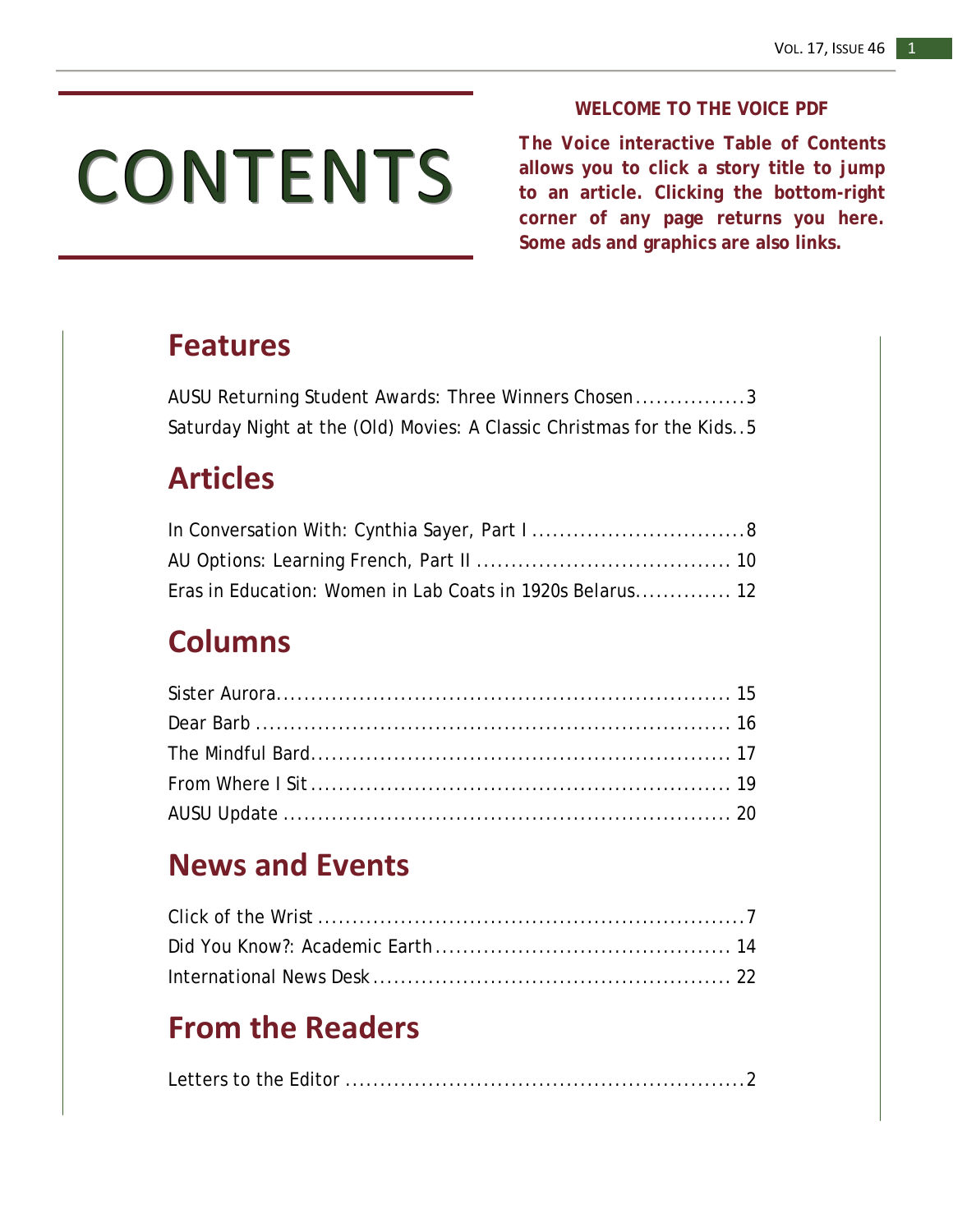# **Magazine**

#### [www.voicemagazine.org](http://www.voicemagazine.org/)

1200, 10011 109th Street NW Edmonton AB T5J 3S8

800.788.9041 ext. 2905

Email [voice@voicemagazine.org](mailto:voice@voicemagazine.org)

**Publisher**  AU Students' Union

**Editor-In-Chief** Tamra Ross

**Managing Editor** Sandra Livingston

**Regular Contributors** Hazel Anaka John Buhler Christina M. Frey Barbara Godin Jason Sullivan Bethany Tynes Wanda Waterman St. Louis

*The Voice* is published every Friday in HTML and PDF format

To subscribe for weekly email reminders as each issue is posted, see the 'subscribe' link on *The Voice* front page

*The Voice* does not share its subscriber list with anyone

Special thanks to Athabasca University's *The Insider* for its frequent contributions

© 2008 by *The Voice*

# The Voice | LETTERS TO THE EDITOR

**We love to hear from you! Send your questions and comments to [voice@voicemagazine.org,](mailto:voice@voicemagazine.org) and please indicate if we may publish your letter.**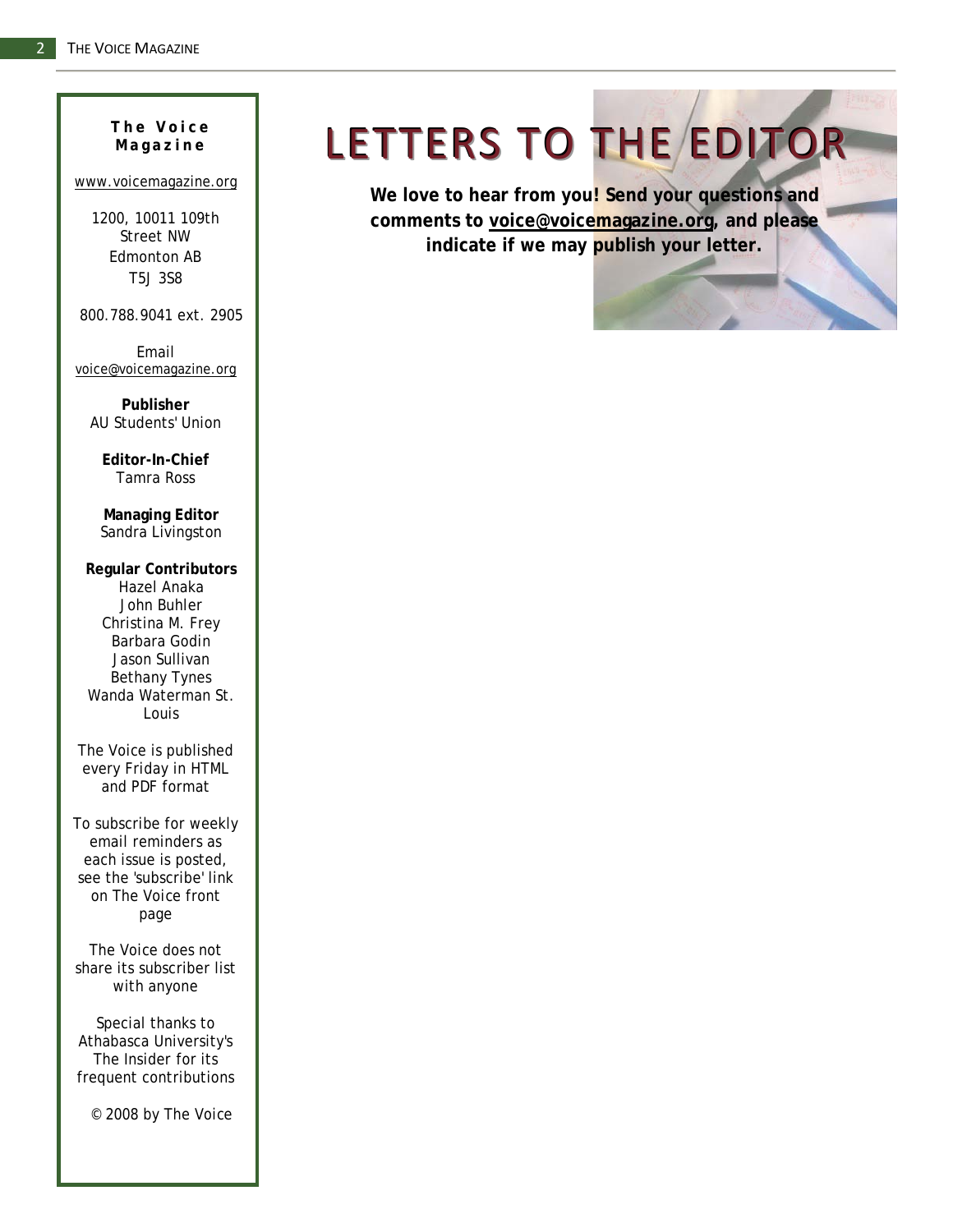#### **STUDENT AWARDS Bethany Tynes**



### **Three Winners Chosen for AUSU's Returning Student Award**

The Returning Student Award is AUSU's newest student award, and was first offered in May 2009. The award is "intended to recognize the courage of students who return to university after two or more years away from formal schooling," with preference given to those students who "have been away from formal education for longer periods," as well as to those who "have overcome or are in the process of overcoming significant hardship in pursuit of their education."

While AUSU generally offers two of these awards each year, one every November and May, AUSU has decided to offer six of the awards this fiscal year. AUSU has lately been unable to hand out their Academic Achievement Awards due to difficulties in acquiring a properly drawn winners list from the university, and AUSU council decided that it would be best to use these designated awards funds for their intended purpose: student awards. As recently reported in *The Voice,* AUSU will be giving out four additional Computer

Bursaries, Returning Student Awards, Student Service Awards, and AUSU Bursaries this fiscal year, with any remaining funds allocated to Travel Bursaries.

As a result of this decision, three Returning Student Award winners were chosen from the November 1 awards deadline applicants. Congratulations go out to Pauline Morris, Denise Sandberg, and Dawne Price, who will each receive a three-credit AU undergraduate course, and were all kind enough to discuss their recent win.

Morris is naturally reserved, but explains that in her essay for the Returning Student Award, she discussed her struggles with social anxiety. "I've struggled with social anxiety for most of my life," she says, and this has "been a major factor in my delaying post secondary education."

"I was thrilled to win the award," Morris continues. "Because social anxieties aren't always visible, the difficulties are not acknowledged. So for me, the reward is a validation of my challenges."

Denise Sandberg, meanwhile, is a 43-year-old mother of two who had been away from formal education since graduating high school in 1984. "The day of my high school graduation, my one-month-old daughter was very ill," says Sandberg. "I left the hospital to attend graduation and receive my diploma along with my peers . . . There was just enough time to dance once with my Dad and then dashing back to my daughter's side. That was the memory that stayed with me of my ending (or so I thought) education."

After cancer claimed the lives of both Sandberg's parents, she married, thinking that "anything was better than being alone." Sadly, "he was a very abusive, alcoholic man," she says, and though the marriage lasted "10 long years," she eventually wound up "once again, a single parent, now with two children."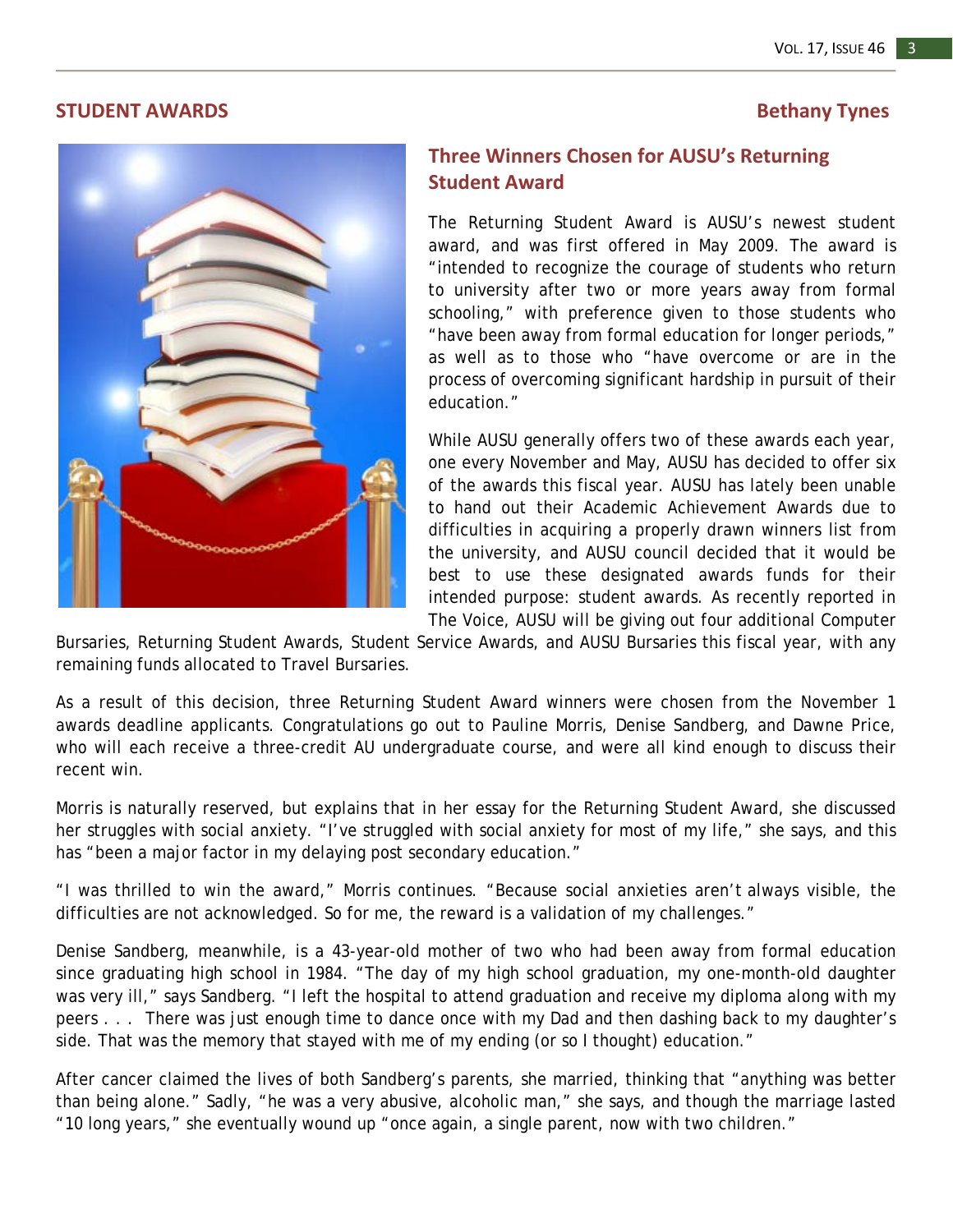In addition to these struggles, Sandberg was also "diagnosed with Graves' disease, a thyroid disorder." This autoimmune disorder has caused many health complications in her life.

In 2000, Sandberg remarried, and explains that her husband "was and is the key" to helping her "realize [her] dream and step into the university world." She has now completed 15 credits through AU, and expects

to see her name on the 2009 Honours List when it is released. Sandberg is "literally ecstatic" to win the Returning Student Award. "In a few words," she says, "it's humbling."

Dawne Price, finally, says that her "future plans had always included obtaining a bachelor's degree." After marrying, she and her husband "worked together . . . through the many challenges of farming, to create a fabulous place of work and a wonderful home for our family. Our oldest son was born in 1993 and was followed by a second son in 1995. I had set the goal of the fall of 2004, when my sons would be in grades 4 and 6, to start on my degree and an end date of 2011, which would be my fiftieth birthday," says Price.

*"I admire anyone who is able to complete a post-secondary education, but for those who do it after a life-altering event, I have great respect."*

In August of 2004, Price's youngest son was diagnosed with osteogenic sarcoma, the same form of cancer that took the life of Terry Fox. "The next 10 months were spent travelling from our home community," in rural Alberta, to Edmonton for her son's treatments. "During that time, we had to make the painful decision to have his leg amputated in an effort to increase his chance of survival. Signing the consent form was one of the hardest things I ever had to do," says Price.

Her son went into remission in May of 2005. "Life seemed to be falling back into a bit of a routine, with great hopes, not only for his future—but mine of 'going to university.'"

Unfortunately, "in September of 2005, we received the most devastating news that any parent could ever hear. His cancer had returned, had moved to his lungs, back and his other leg, and there was nothing they could do to save his life," Price says. "He had spent so much time in the hospital during his treatments that he wanted to die at home. With the help of our home community medical team, we cared for him, until he died in his own bed on November 26, 2005, at the age of 10." Price eventually self-published a book about her family's journey.

"My main goal in pursuing post-secondary education was the legacy my son left me," Price says. "He was wise beyond his years and amazed me with his knowledge. I hope that he would be extremely proud of what I am doing." In his honour, Price has "set a goal of finishing [her] degree in 2013, the year he would have graduated high school."

"This award means a lot to me," Price says, "as I know there are many people who have overcome difficulties or hardships in their pursuit of their education after a lengthy absence. My story is only one of many that are out there.

"It is easy to say that you will take a few years off and then work towards a degree, but you never really know what life is going to hand you. I admire anyone who is able to complete a post-secondary education, but for those who do it after a life-altering event, I have great respect," Price says.

"I think it is marvellous that AUSU offers such an award, to recognize those who are able to work towards a diploma or degree after being out of school for many years."

AUSU and *The Voice* congratulate all three November 2009 Returning Student Award winners!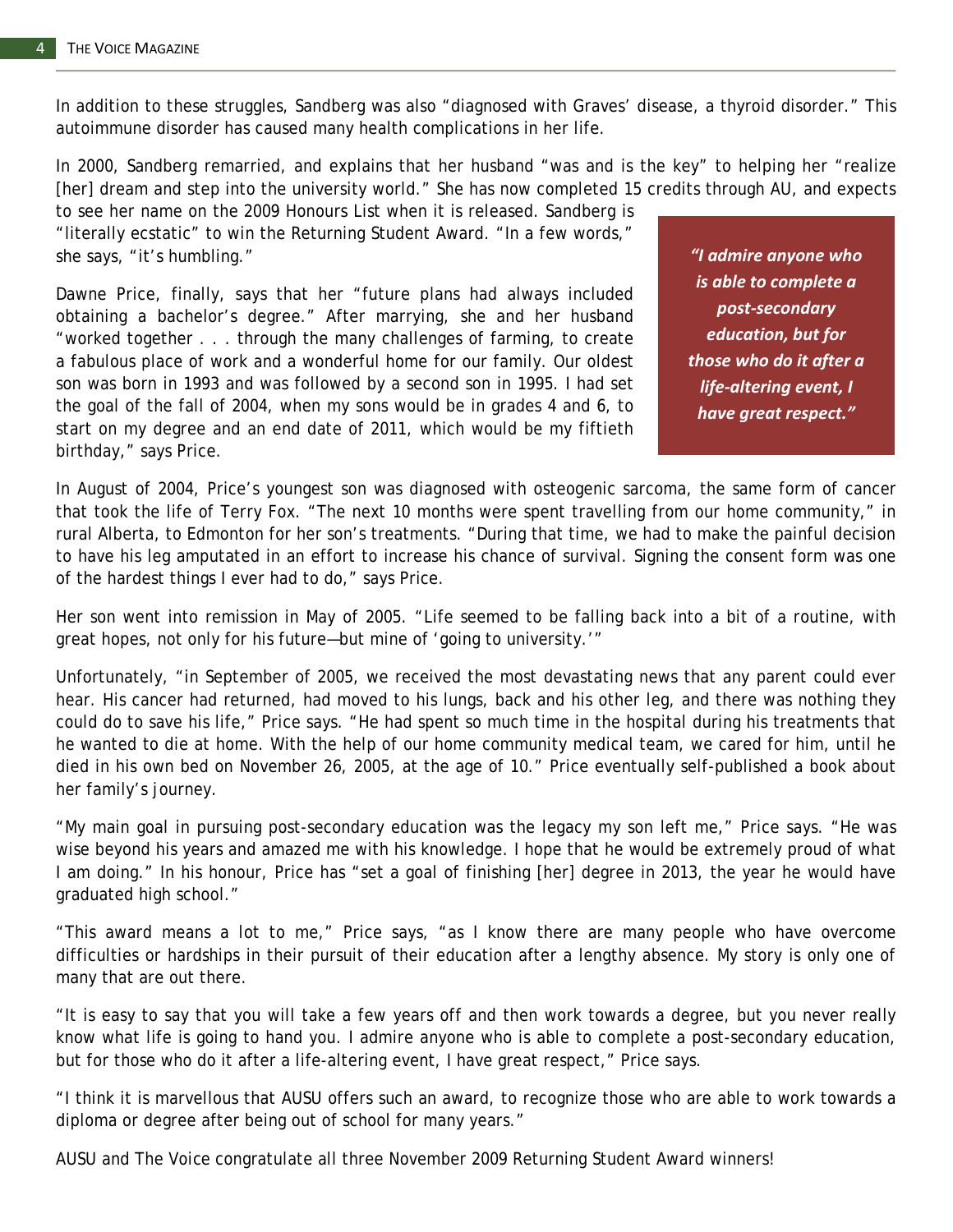#### **SATURDAY NIGHT AT THE (OLD) MOVIES Christina M. Frey**



### **A Classic Christmas for the Kids—and the Kid Inside Us!**

In our fast-paced society, with December packed full of commitments and high expectations, it can be hard to find that elusive Christmas spirit. Relaxing with an old Christmas classic can give a few minutes of respite from the seasonal rush. Add a hot cocoa and bowl of popcorn to the mix, and you might have the makings of a holiday tradition!

The Christmas season gives a unique opportunity to introduce the kids to old movies. In fact, there are very few "modern" Christmas classics out there. From the old animated TV specials of the 1960s, to heartwarming classics like *It's a Wonderful Life*, old holiday films are family friendly and full of Christmas spirit.

A good starting point for introducing kids to holiday classics is the old Christmas cartoons we remember from our own childhoods. These short "films," which premiered as animated television specials, began airing during the 1960s and have become a holiday television staple over the past 40-plus years.

It's no surprise. Although the animation isn't anywhere near the quality we see now, that isn't always a bad thing. Along with the jerkier style is a gentler pace, with characters that are a little less slick than their modern counterparts. There's also the opportunity to learn a little about older filmmaking techniques, like stop-motion animation using puppets (*Rudolph the Red-Nosed Reindeer*, for example).

The specials are easily accessible, too. All have been released on DVD, but you don't need to run to the video store. Check your local network and cable listings, as these holiday classics are played several times during December.

Winter weather brings fun and games in the snow, but most snowpeople don't magically come alive. *Frosty the Snowman* (1969), loosely based on the popular song of the same name, is the story of one who does. A magical hat brings a little girl's snowman to life. She's determined to keep him from melting come spring, and who could better solve the problem than Santa Claus? The girl and Frosty set out toward the North Pole, pursued by the hat's former owner (who now realizes his folly in discarding a magical hat). It's a cute story about friendship—and a warm way to enjoy the snowy weather!

*Trivia:* The credits incorrectly list June Foray (the voice behind Lucifer the cat in *Cinderella* and Rocky Squirrel and Nell Fenwick in *The Rocky and Bullwinkle Show*) as the voice of the little girl. Although this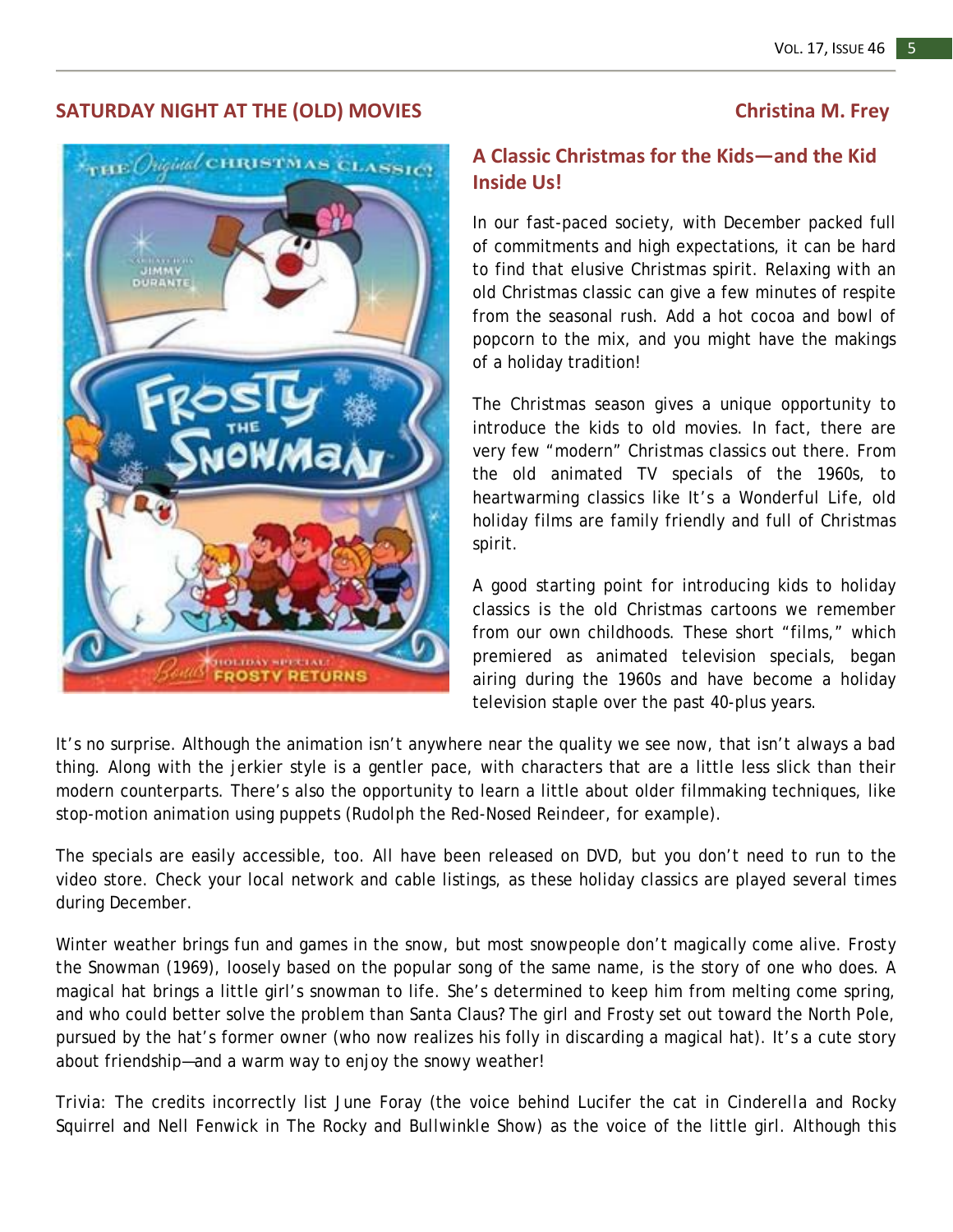voice actress recorded the parts her recordings were not used, and those of another, uncredited actress substituted. To this day, it's unknown whose voice is actually heard in the special.

Familiar characters take the stage—with a twist—in another song-turned-show, *Rudolph the Red-Nosed Reindeer* (1964). Rudolph is mocked by family and friends because of his unusually red, bright nose. He joins forces with Hermey, an elf who'd rather be a dentist than make toys like his fellow elves, and the two set off on a journey of self-discovery. Encounters with the Bumble (think Abominable Snowman), a Yukon prospector, the unloved toys on the Island of Misfit Toys, and Santa himself lead to a satisfying ending in which Rudolph saves the day and everyone finds a place to belong.

*Trivia: Rudolph* was created using the stop-motion technique with small puppets made of wood, wire, and

felted wool. Regrettably, most of the puppets have been lost to history, but two from this special have a sweet lost-and-found story. The Rudolph and Santa puppets were given to the children of an employee of the production company. For years they were loved almost to pieces, then forgotten. Forty years later, a relative found the puppets in an attic; they were lovingly restored and placed on display. For more information on the restoration process, visit this [link.](http://timespacetoys.stores.yahoo.net/reruorrarusa.html)

The written word inspired animated Christmas classics, too. *How the Grinch Stole Christmas!* (1966) is the familiar tale of the holiday-hating old grouch whose heart was "two sizes too small." It closely follows the Dr. Seuss book on which it was based, often quoting verbatim from it. The titular Grinch, determined to stop Christmas celebrations in neighbouring Whoville, concocts a cruel plan. But though he succeeds in taking away the Whos' Christmas gifts, he can't quite do away with their holiday spirit.

*Trivia:* The villainous Grinch is voiced by none other than Boris Karloff, the original Frankenstein's Monster. Karloff also narrates the special.



Another spin on Christmas spirit, the much-beloved animated special *A Charlie Brown Christmas* (1965), follows Charlie Brown's search for a more meaningful Christmas. Disgusted by the commercialistic attitudes of his friends, he tries to bring a little heart back into the season. It's a touching story that reminds all of us what Christmas is all about.

*Trivia:* It's ironic that a movie emphasizing the over-commercialization of Christmas was originally sponsored by, and used as an advertising vehicle for, the Coca-Cola Company. Product placement in an old kids' show? That's right; in the original televised version, there were several verbal and visual references to Coca-Cola, although they've since been removed. For example, in the original version, Linus knocks down a Coke can with his blanket; it's now a generic can.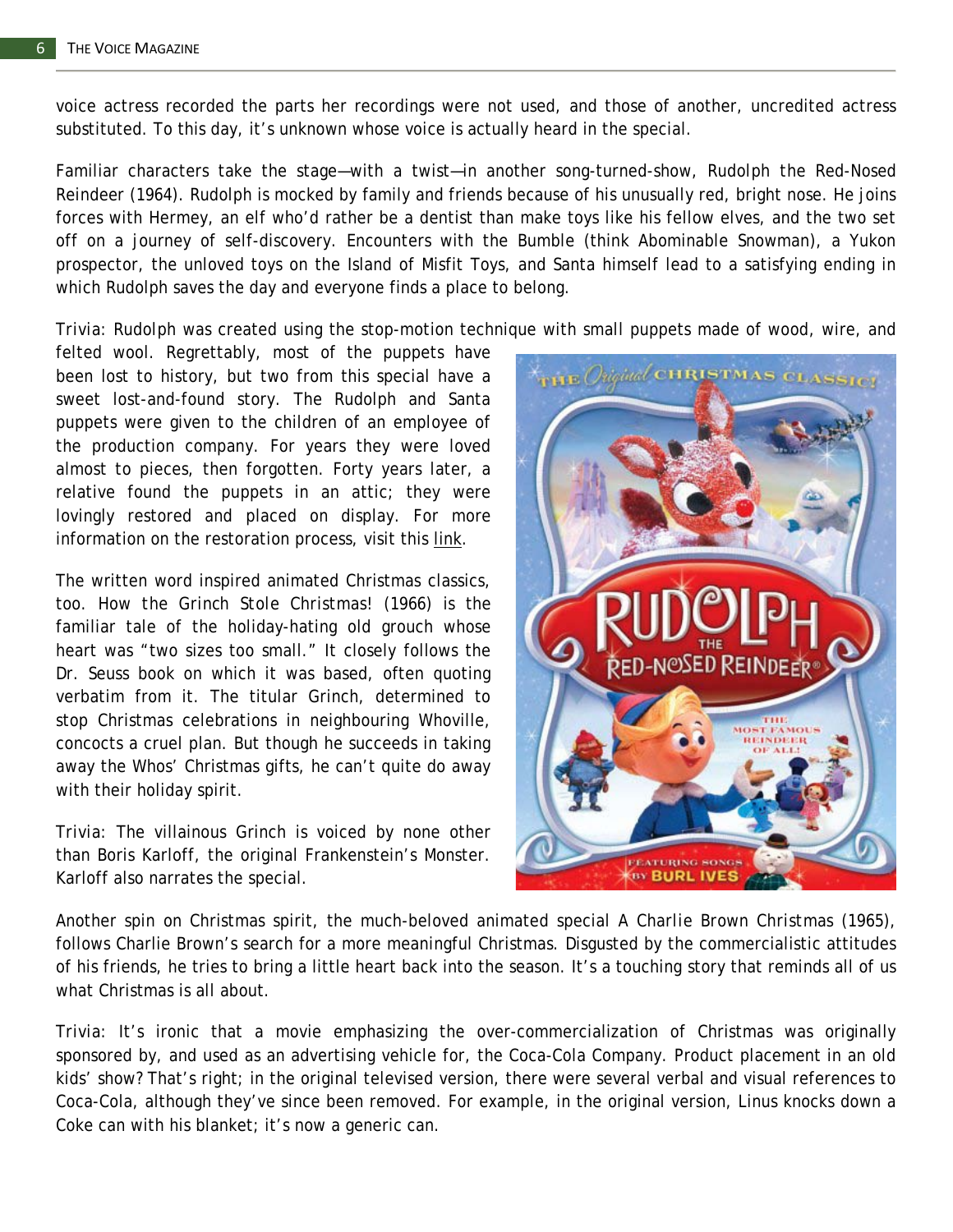

Finally, no Christmas movie canon is complete without a retelling of Dickens' *A Christmas Carol*. *Mister Magoo's Christmas Carol* (1962) is an animated musical which is, according to the credits, "freely adapted" from the original story. It's a play within a movie; the cartoon characters are actors playing the parts of the Dickens characters on a Broadway-style stage, so there are two stories going on at the same time. It's a good first adaptation for young kids, with enough slapstick and characterization for the whole family to enjoy.

*Trivia:* If you're curious about the behind-the-scenes production of an animated cartoon, check out animation director Darrell Van Citters' recently released *Mr. Magoo's Christmas Carol, the Making of the First Animated Christmas Special* (Oxberry Press, 2009).

I feel in the Christmas spirit already! And animated holiday specials are just the start. The Christmas season is a perfect time to introduce the whole family to the joys of old movies. In the next two issues, we'll look at some "live-action" Christmas films, from popular classics like *Miracle on 34th Street* to lesserknown romantic comedies like *The Shop Around the* 

*Corner*. Since the Christmas feeling is a common link with the past, these movies are also more accessible to modern tastes than other old films might be. Call it the magic of the season? Happy holiday watching!

#### **CLICK OF THE WRIST – Matchless**

**Last week we looked at the hidden beauty in tendrils of smoke. This week we get a little closer to the source of that smoke: the humble matchstick.** 

#### **[Painting with a Matchstick](http://www.telegraph.co.uk/culture/culturepicturegalleries/6638036/Painting-with-a-matchstick-artist-Annie-Drew-applies-thousands-of-dots-of-paint-with-a-stick.html)**

Sometimes, it pays not to think big. It can even pay to think very, very small. As small as the end of a matchstick. That's what Devon artist Annie Drew does, applying "thousands of dots of paint with a stick**."**  The results are astonishing.

#### **[Matchstick Marvels](http://www.matchstickmarvels.com/Comingin2009.htm)**

Artist Patrick Acton doesn't paint with matchsticks, but he does build incredible things with them. In this case, it's a model of J.R.R. Tolkien's City of Kings, Minas Tirith. After two years of construction, the model contains 420,000 matchsticks—and it isn't even finished.

*More Click of the Wrist . . .*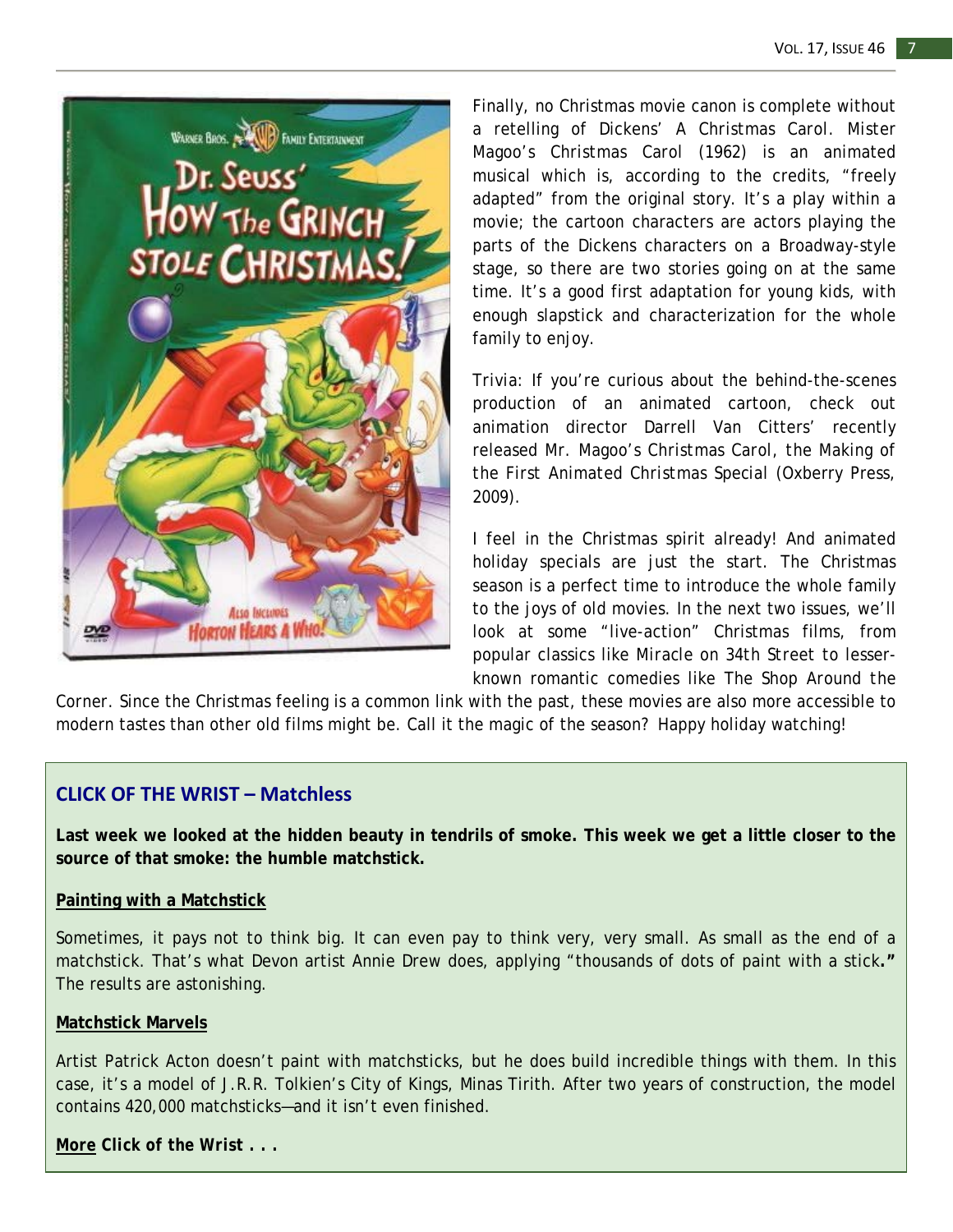#### **IN CONVERSATION WITH . . . Wanda Waterman St. Louis**



#### **Cynthia Sayer, Part I**

*[Cynthia Sayer](http://www.cynthiasayer.com/) is a New York-based jazz banjo phenomenon whose latest album,* **Attractions,** *on Plunk Records, was recently [reviewed](http://www.voicemagazine.org/search/searchdisplay.php?ART=6991) in* **The Voice.** *She recently took the time to talk with Wanda Waterman St. Louis about her childhood, jazz banjo, and why she decided against a legal career.*

#### **The Childhood**

My early childhood was in Massachusetts, but we moved to Scotch Plains, New Jersey, when I was in second grade and stayed there, so I consider that to be my hometown.

I had an active childhood, with lots of interests in the arts. My parents were very culturally supportive. They also had their own artistic passions—my father for art and photography, my mother for singing in choral groups.

I played piano, guitar, drums, and viola. I took dance lessons off and on in various forms including ballet, tap, and jazz. I was very involved in art and won an art scholarship as a child. I did a summer musical for kids every year, performed in school plays, and as a teen performed in community theatre.

I also loved writing, and I kept journals. I enjoyed numerous arts, and music didn't stand out in any way for me. If anything, theatre was probably my main involvement. I remember how odd it was the first time I played in the pit for a show instead of being in it!

#### **Why Plectrum Banjo?**

I started taking banjo lessons at age 13 from Patty Fischer. At the time I had no idea that it was unusual for a female to play the four-string banjo, so it was quite a coincidence that one of the few around happened to live nearby. She said she could get me started on tenor, plectrum, or five-string banjo, but could take me the furthest on plectrum since that's what she played. So I promptly chose plectrum.

I liked the sound of the tenor and the plectrum equally for many years. But then over time I came to prefer the tighter chord clusters of the plectrum.

Also, I'm left-handed, but Patty said it would be easier for her to teach me right-handed instead of upside down and backwards, so I agreed to that without much thought as well.

#### **The Career**

My parents encouraged me to go to law school. Since I did well in school and didn't know what I wanted to do, it seemed like a good idea. While at college I signed up to take the LSATs (the entrance exams for law school). To my surprise I experienced a huge sense of foreboding the night before that was so profound it made me decide to skip the exams. I assumed I would just try it some other time.

But then I started thinking; I had dreamed of having a life of travel and adventure, of being professionally independent instead of working for someone else. I wondered whether my adverse reaction to the exam was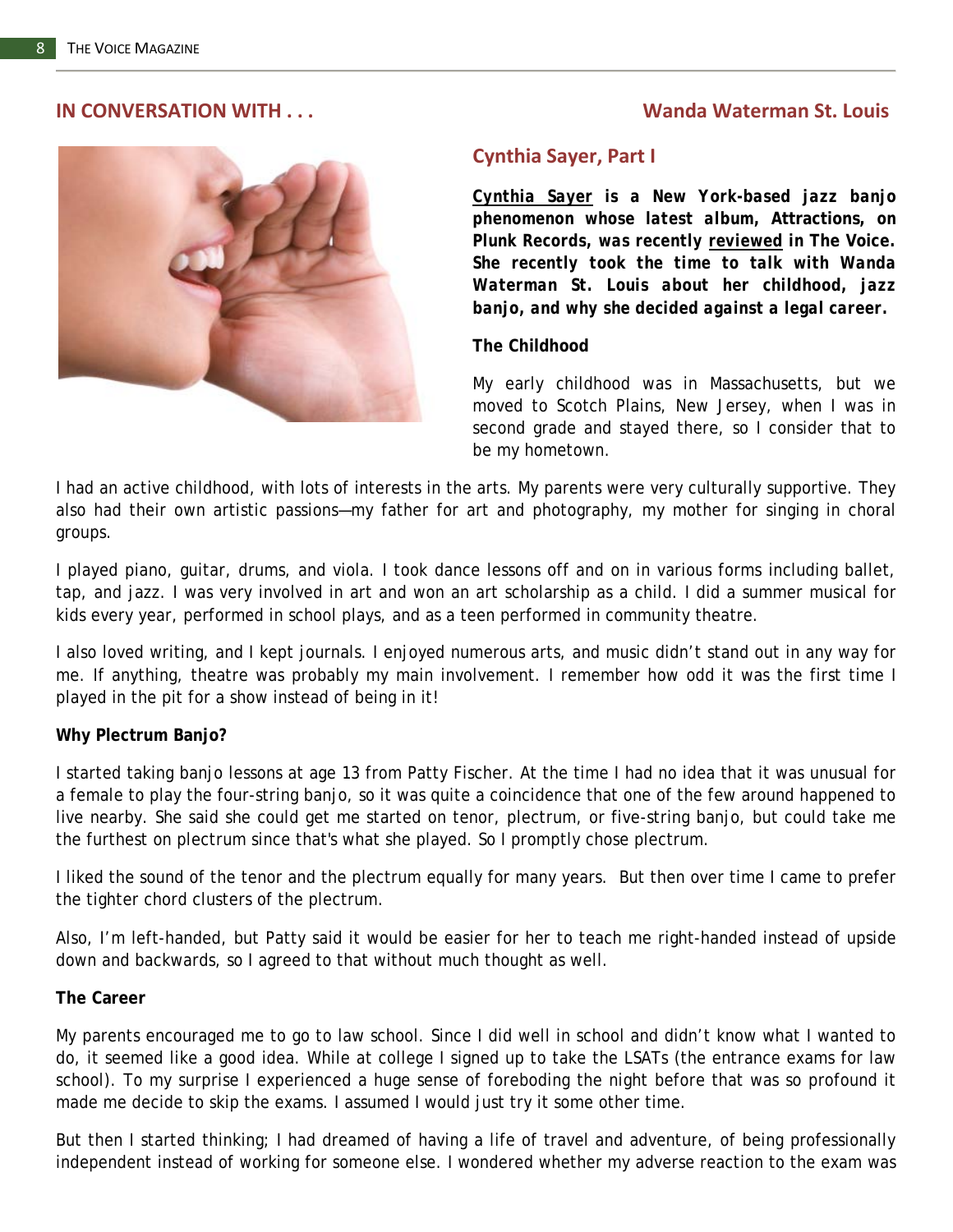something inside of me asking me to try to fulfill that for a year or two first before becoming a responsible adult by going to law school and getting a proper job.

I had always enjoyed playing gigs during summers and weekends, but it had never occurred to me to become a professional musician. When I tried to think of ways that I could support myself with this lifestyle goal, music was the only thing I could think of that might make it possible.



That's why I initially became a musician; it was simply a means by which I hoped to experience a fun lifestyle for a while.

I gradually fell in love with the art of it, made a personal connection to jazz, and worked hard to improve. I liked the entrepreneurial aspects of working as a freelancer as well. It took me several years to admit to myself that this was what I wanted to do. I never did take those LSATs.

#### **What conditions do you need in your life in order to be creative?**

I wish I could answer that question. I struggle with creativity. Sometimes I seem to just fall into it and am instantly on a roll, and sometimes there is a huge, often painful hurdle to get past before I can get connected. I might be inspired to work after hearing other players who moved me in some way. Also, a sense of peace and time might get me into that creative zone.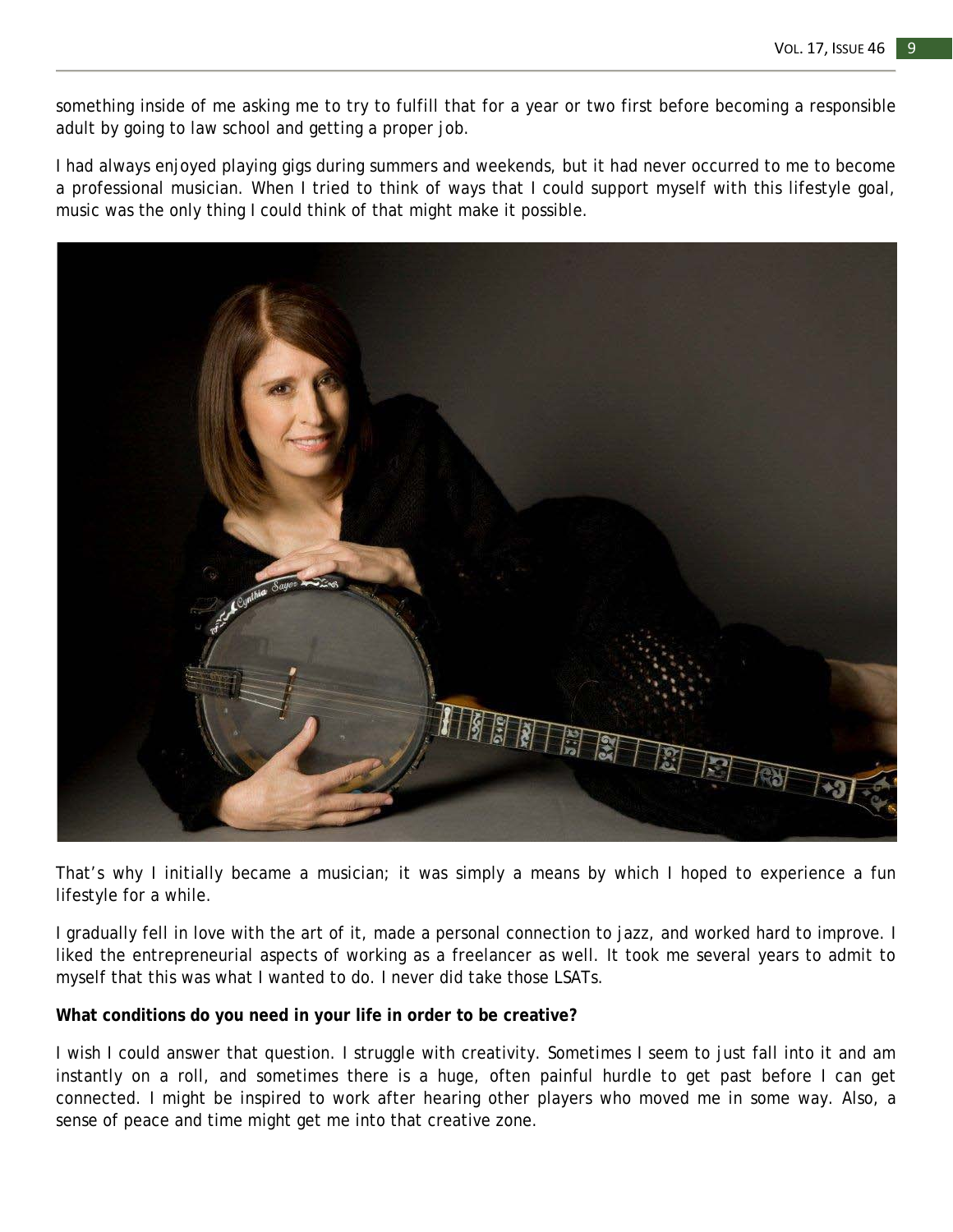#### **AU OPTIONS Bethany Tynes**



#### **Learning French, Part II**

While most AU students enjoy the flexibility of distance education and the freedom it gives them from the confines of scheduled classes, there are also inherent difficulties in the process. For example, when learning French by distance education, how are students to cope with distance education's lack of face-to-face interaction?

"An essential aspect of language training consists of in-class oral interaction between students and instructors in the target language," says Dr. Vina Tirven-Gadum, Assistant Professor of French Language and Literature at AU. "As we are a distance institution, it is not always easy to replicate this face-to-face interaction with our students; we must therefore find alternatives to replace this important aspect of language learning."

One such alternative method is the use of interactive technology, such as Horizon Wimba. Wimba is "an online communications tool

and an oral assessment builder which allows students and tutors to interact one-to-one," using such tools as voice email and discussion boards.

"Wimba also allows students to practice their oral exercises and listen to their own voices," explains Dr. Tirven-Gadum. "They can correct their answers and then send them to their tutor for feedback. They can re-record the answers and resend them as often as they like."

AU French student Christine Purfield has unfortunately found that while "the head of the department posts verbal questions and students are invited to reply . . . few students use it," perhaps because the lack of conversational spontaneity means that "you spend more time preparing what you're going to say rather than actually saying it!"

Some courses also make use of "live video streaming for the oral component of the course," says Dr. Tirven-Gadum. This video component "can be accessed anywhere in Canada," and "uses active participation to increase fluency in French, while introducing French culture. *French in Action* is excellent for self-directed French language learning." Students residing outside of Canada, meanwhile, receive audio and video cassettes, which they can then view at their own convenience.

Purfield has found, however, that the strong support she receives from tutors is a great strength of the program. "I enjoy the one-on-one work I've been able to do with my tutor," she says. "Traditional classroom tutors just don't have the time to concentrate on one student's issues in a class of 30 or 35 students at varying levels of comprehension."

"I enjoy working at my own pace," says Purfield. "What happened for me in traditional classrooms was I found that either I was rehashing the same old grammar and vocabulary because someone else in the class didn't 'get it,' or I was left behind because there was an element that I didn't 'get.' Studying through Athabasca means I get to skip the stuff I know and spend longer on my weak areas."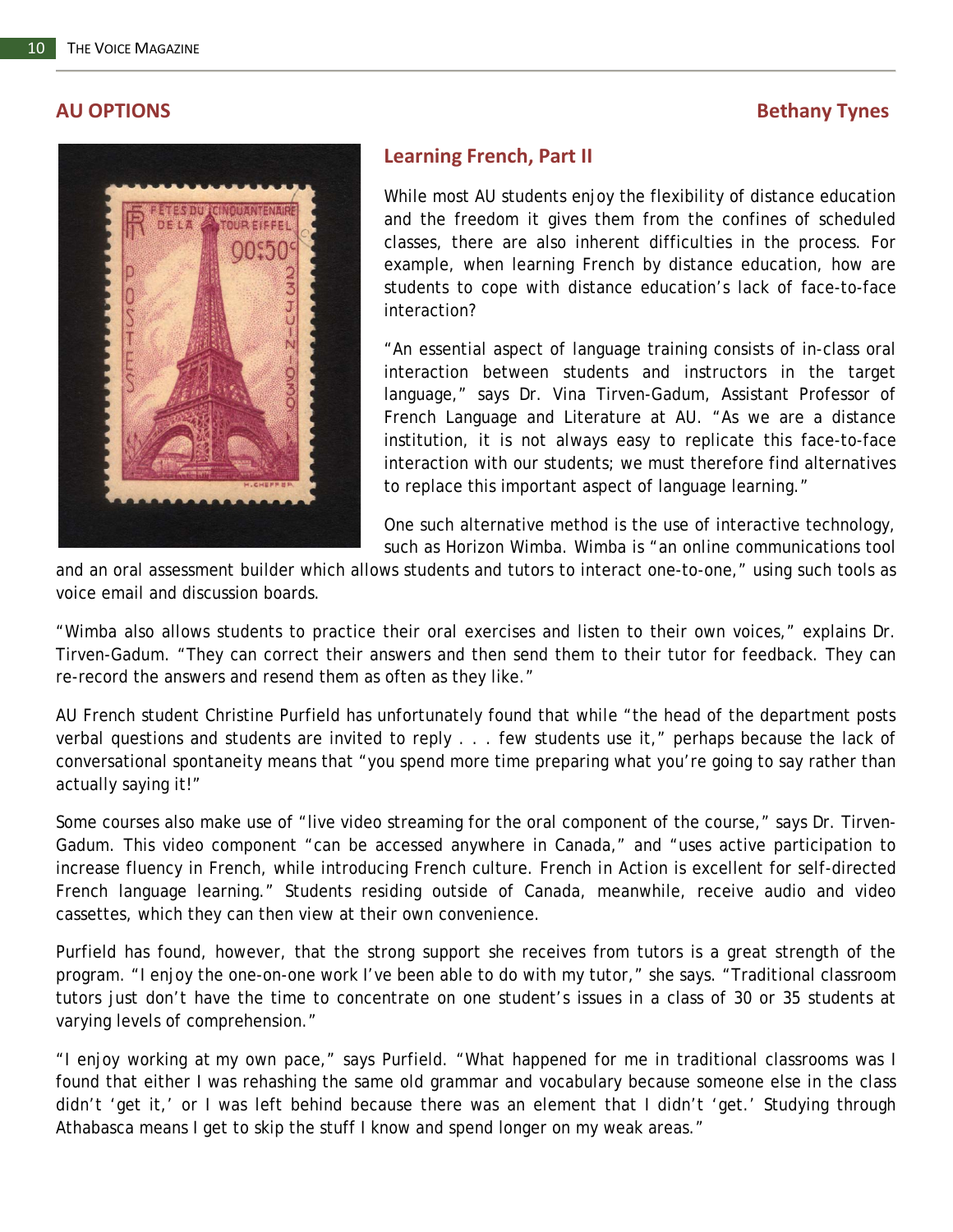Dr. Tirven-Gadum agrees that "if anything, students at AU can get more individual attention in this sort of set-up. Tutoring is done on a one-on-one basis," she explains. "Students do not have to compete with 30 other students for the professor's attention. They can contact their tutor by email or by phone and will normally receive a response within the next 48 hours. This is more than students can expect in a traditional classroom setting."

While Purfield would like to see more opportunities for spontaneous French discussion, her least favourite part of her French courses "has always been the oral sessions . . . While all my tutors have been terrific in taking this difficulty into consideration, I just hated doing them," she says. Purfield "found they took up way too much time in preparation for the mark allocated. Instead of chatting about everyday events, you're stuck with questions primarily about the texts which, while it meant you got familiar with the text, didn't lead to the spontaneous chatting you would expect in a traditional classroom."

Overall, though, "there are many pragmatic reasons for learning French at AU," says Dr. Tirven-Gadum. Knowledge of a second language is often a requirement for many university degrees at both the undergraduate and graduate level. Since French is an official language of Canada it makes sense to take French in order to fulfill that requirement.

"Knowledge of French in Canada can open up employment opportunities in several areas such as education, business, foreign correspondence, the airline and travel industry, diplomacy, museums and art galleries, law, radio broadcasting, and (of course) the Federal Government, since many positions in public service at various levels require knowledge of both official languages."

"Studying French means more than just learning a language," though, and there are many other reasons to undertake this task besides those practical ones noted above. According to Dr. Tirven-Gadum, learning French "opens the door to a deeper understanding of another culture and another worldview.

"By learning to speak, understand, read and write in French, students will gain access to the rich cultural heritage of the Francophone world, including great works of literature, theatre, cinema, art and music. They will gain an appreciation for the writers, artists, and intellectuals whose work has had a profound impact on Western thought and has helped shape Western culture."

#### **CLICK OF THE WRIST – Matchless** *(Continued)*

#### **[Matchstick Masterpiece](http://www.youtube.com/watch?v=fTutiT1UEzE)**

This model galleon, crafted from thousands of matchsticks, is over 10 feet long and took more than seven years to build. The ship's creator, Bernardo Casasola, can also build working musical instruments out of matchsticks. His next project? A 33-foot replica of the Titanic.

#### **[Matchstick Puzzles](http://www.learning-tree.org.uk/stickpuzzles/stick_puzzles.htm)**

If you like brain teasers, look no further than this website and a handful of matchsticks. The best part is, there's a link to the solution beside each puzzle.

#### **[Toothpick City](http://www.toothpickcity.com/)**

Okay, they're not matchsticks. But these incredible creations by Stan Munro are definitely worth a look. Ankgor Wat, the CN Tower, the Brooklyn Bridge—name a temple or tower and Stan has probably built it.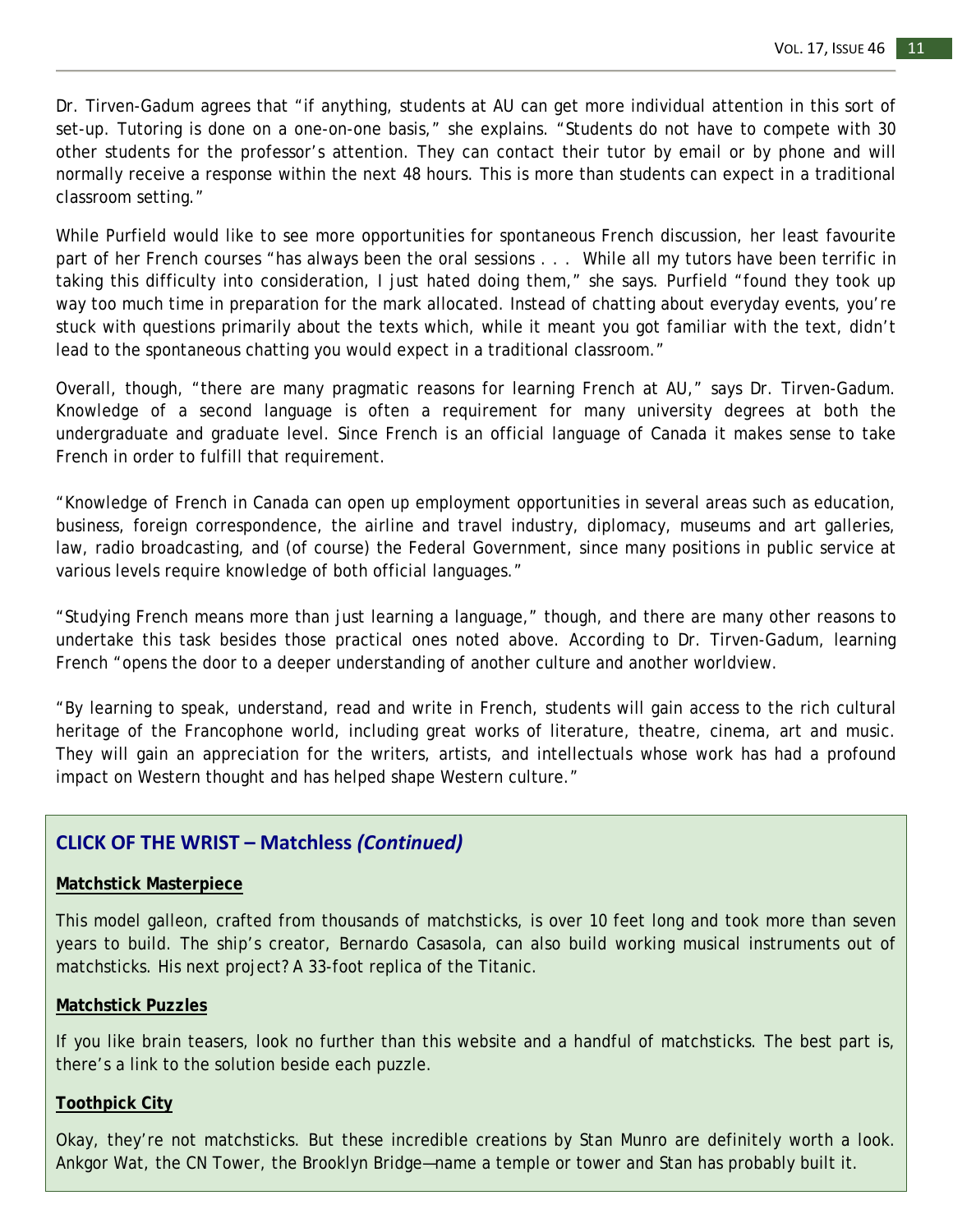#### **ERAS IN EDUCATION Jason Sullivan**



#### **Women in Lab Coats in 1920s Belarus: Revolution in the Classroom**

In high school science classes, the moment when we chose lab partners was crucial. It meant deciding whether to pair off with a buddy who may or may not have technical competence with petri dishes, electron microscopes, and Bunsen burners, or to strike out on a perilous journey across the classroom in an attempt to latch on with one of the "science girls."

These were an intimidating bunch, bound for future careers as doctors, researchers, teachers, and veterinarians. Their intelligence translated into a certain indifference or aloofness to boys such as me; they didn't seem interested in us as specimens of inchoate manhood so much as examples of what to not let get in the way of larger life ambitions.

I am exaggerating here, of course. The "science girls" in my school were infinitely varied in personality and temperament. They were fascinating to talk to. To me what set them apart was that, unlike other students I hung out with, their world did not seem to revolve around personal interrelations and psychological intrigue. They

often seemed more content to ponder the periodic table than to analyze the emotional bearings of their friends.

Science itself has historically embodied a division between rational and emotional. Behind the Iron Curtain, deep in the heart of the Soviet bloc, women in the country of Belarus had opportunities following the October 1917 Revolution that their sisters in Canada at the time may never have imagined.

Belarus, also known as White Russia, has a long history as a proud East Slavic nation. As with the comparatively massive state of Russia lying just to the east, Belarus suffered Mongolian invasions between 1240 and 1480 CE. Associated with this were Grand Dukes of Moscow becoming the "tax collectors" for the Mongols, a reality that led to a deeply parasitic and authoritarian historical political climate. Belarus remained largely feudal until the 19th century, much later than Western Europe. With this history of domination and serfdom as a backdrop, the Russian Revolution swept the egalitarian ideology of Marxism-Leninism into power. Almost overnight, education and gender equality became crucial components of the emergent "worker's state."

Seven hundred years earlier the first rays of Belarus' "cultural and spiritual dawn" were shone by a 12thcentury princess named Efrosinia Polotskaya, who at the age of 12 became a nun and changed her name from Predslava. She went on to found "the first scriptoria" in convents and churches, which in turn provided textbooks for schools she founded.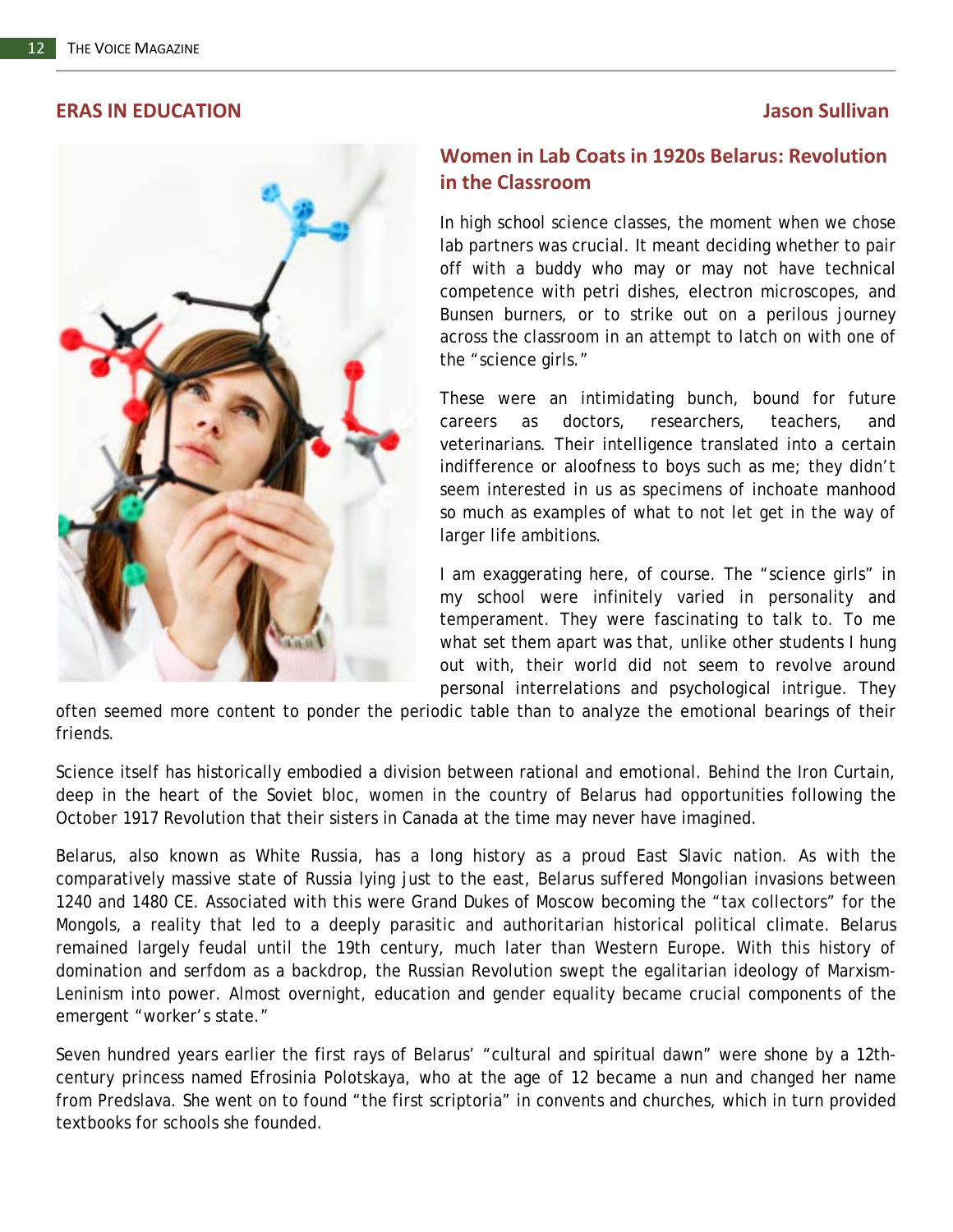In the early 1920s the new Communist state in Belarus played a "key role" in forming "social and gender equality making higher education free and available to all sections of the population," as well as eliminating the gender divide that prevented women from entering certain occupations, especially the sciences.

The revolution of 1917 played the key role in formation of social and gender equality making higher education free and available to all sections of the population and repealing the prohibition against "male" professions, which was reflected in a number of legislative acts. Today Belarus is a land of complete literacy where 28% of population have a higher education, half of which are women.

In 1921, a Belarusian State University was founded, and by the end of the decade an Academy of Sciences

came into being. Today 28 per cent of all Belarusians have a higher education, "half of which are women." By comparison, 47 per cent of Canadians have "a postsecondary degree of some kind," and in America this number is 39 per cent. However, Americans have more four-year university degrees per capita.

In Belarus the granting of physics degrees to women in the 1920s represented a sociologically important gender shift, which suffragettes in post-WWI Canada, the USA, or Britain would have had many debates about. As some writers have observed, physics tends to reflect "a deanimated, de-sanctified, and increasingly mechanized conception of nature." Stereotypes of women as sensitive, emotional, intuitive, and flighty all contravene the expectation that women scientists can "tell the true story."

The condescending line "Just the facts, ma'am" comes to mind when it comes to purely scientific empirical observation. Yet despite science's traditional masculine bias, women graduated from universities in the Belarusian Socialist Republic and made important contributions in "such fields as laser physics, nonlinear dynamics of laser and optical systems . . . atomic and molecular spectroscopy, biophysics . . . crystal optics, thermo physics, nuclear physics, etc."

The study of nuclear physics by women in Belarusian schools is

*Despite a long history of access to science education, women in Belarus today face a "slow promotion rate and the low probability of occupying a leadership position."*

particularly interesting in light of feminism's historical focus on patriarchy's desire for control and mastery over nature as a corollary of a deep masculine desire to "thrust into (female) nature's secrets." The fact that women were part of the most world-changing physics project of the 20th century, the harnessing of nuclear power for energy and warfare, is important.

It suggests what feminist theorists Lynda Birke and Marsha Henry speak of when they note the "social embededness of all knowledge; even 'good' science is still science deeply enmeshed in particular social values." Feminism points out that access to higher education does not always equal full equality. Barriers may remain, especially when women's genetic proclivities are believed to make them unable to adopt leadership roles. As noted in Birke and Henry, "genetics can come in handy for letting institutions off the hook." Belarusian women often found their areas of research, including those related to the development of nuclear weaponry, directed by male superiors.

Women in science programs face challenges in the 21st century, especially in comparison to women in arts or "humanitarian" educational pursuits. In a survey of female physicists in Belarus, 82 per cent reported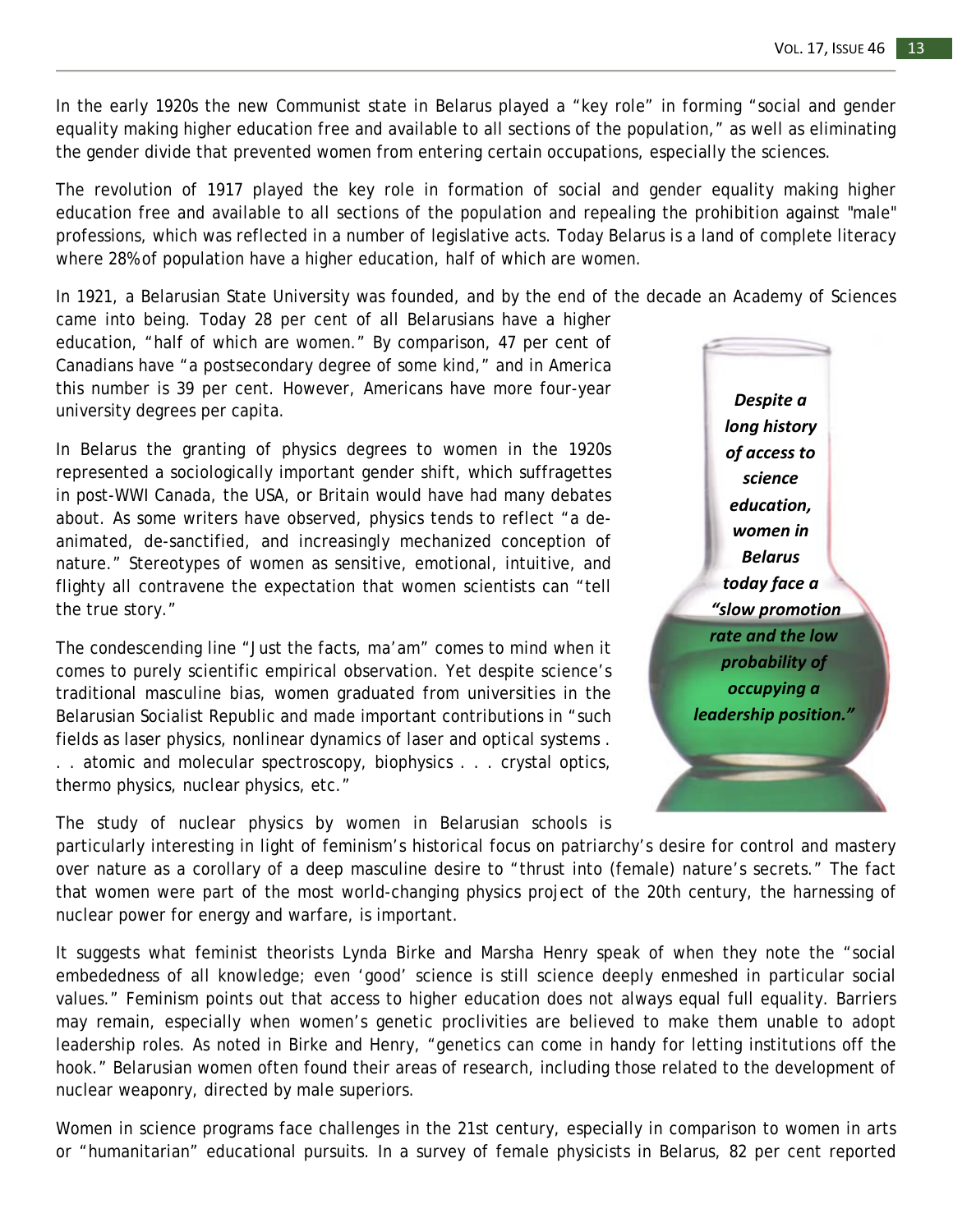being married and 76 per cent reported having children. Yet despite being in a highly educated professional field they now struggle to juggle childcare and careers.

This reality may be attributable to Mikhail Gorbachev's late-1980s program of perestroika. Perestroika was a response to the overly bureaucratic nature of the Soviet state apparatus. It involved a deregulation process accompanied by an allowance for greater private ownership of businesses and a reduction in government social and welfare services. In Belarus and other soon-to-be former Soviet states, "women are among the principal losers in the restructuring process, both through the rise in conservative cultures, and through the economic imperatives of competing in a market-based system."

Despite a long history of access to science education, women in Belarus today face a "slow promotion rate and the low probability of occupying a leadership position." They also tend to experience "psychological pressure" stemming from occupying a traditionally masculine role. Meanwhile, women in the arts report a higher degree of personal satisfaction.

The fact that traditional gender roles are so slow to change in educational institutions is not a result of their timelessness or implacability. Gender power arises in society from material, political, and cultural power. With a challenge to ideologies that promote inequality comes greater liberation for students who challenge expectations.

Just as in Belarus, where Marxists in power encouraged a change in gender roles, the "science girls" in my high school classes occupied a social status made possible by their parents' generation's feminist overthrow of traditional gender roles. These young scientists, now just as 80 years earlier in the far reaches of Eastern Europe, represent manifestations of what the feminist theorist Donna Haraway terms a "polymorphous information system." This leads to greater freedom for purposes of self-fulfillment.

It is worth remembering that it was not long ago that home-economics classes were mandatory for girls while shop classes were required for boys. The fact that our schools now promote individuals to choose electives according to preference and taste reflects a process by which we all become part of a freer, more just, society.

#### **DID YOU KNOW?**



#### **Academic Earth**

Sometimes, a different explanation is all it takes to make a difficult concept stick or bring a dry subject to life. If you're looking for a little academic inspiration—or just love learning—you may want to check out [Academic Earth.](http://academicearth.org/)

The site offers free video lectures from leading universities, including Berkeley, Princeton, MIT, Yale, and Harvard, and its goal is to build "a user-friendly educational ecosystem that will give internet users around the world the ability to easily find, interact with, and learn from full video courses and lectures from the world's leading scholars."

You'll find lectures on everything from Architecture and Astronomy to Psychology and Religious Studies, with plenty of subjects in between, and you can even search for lectures by individual professors.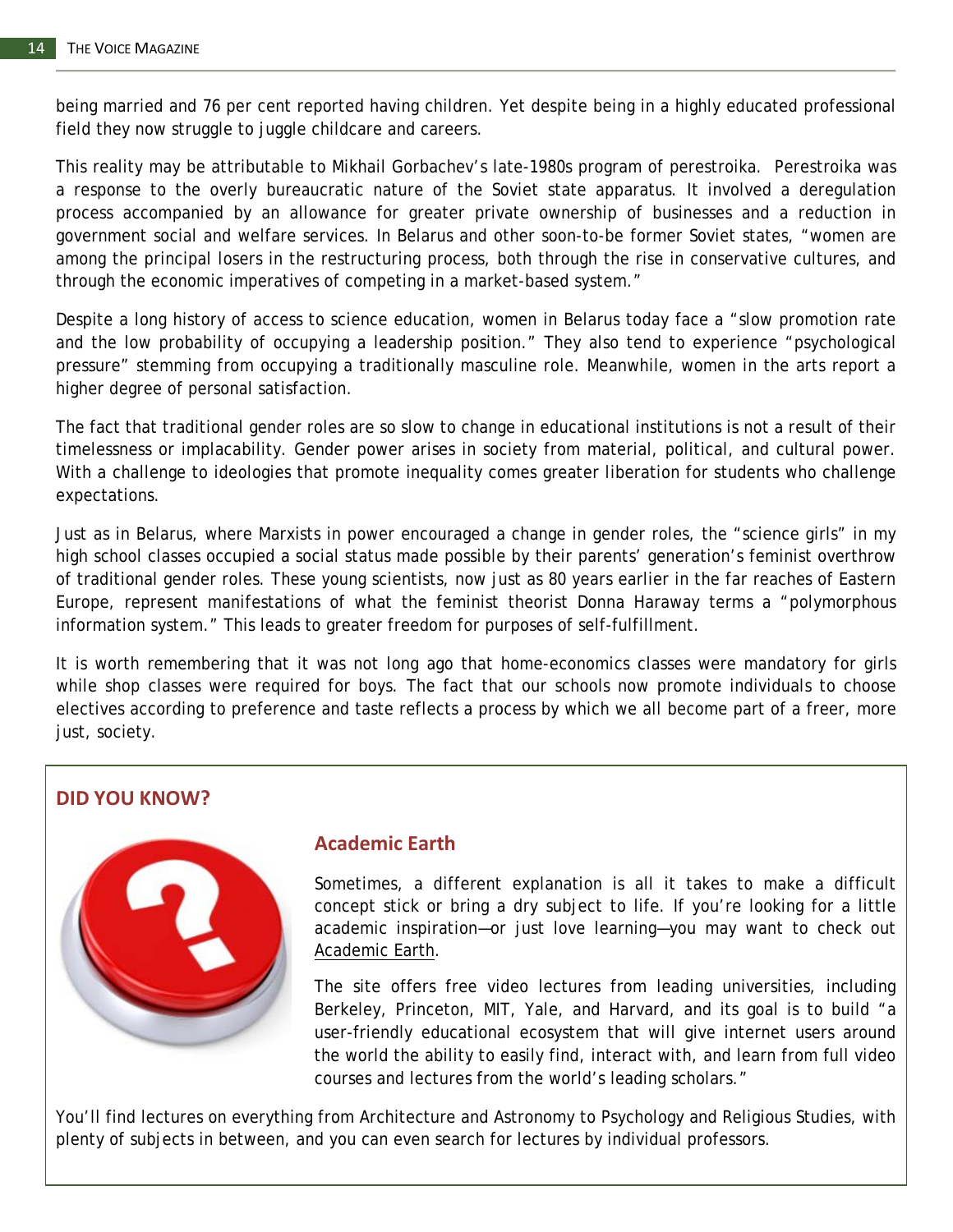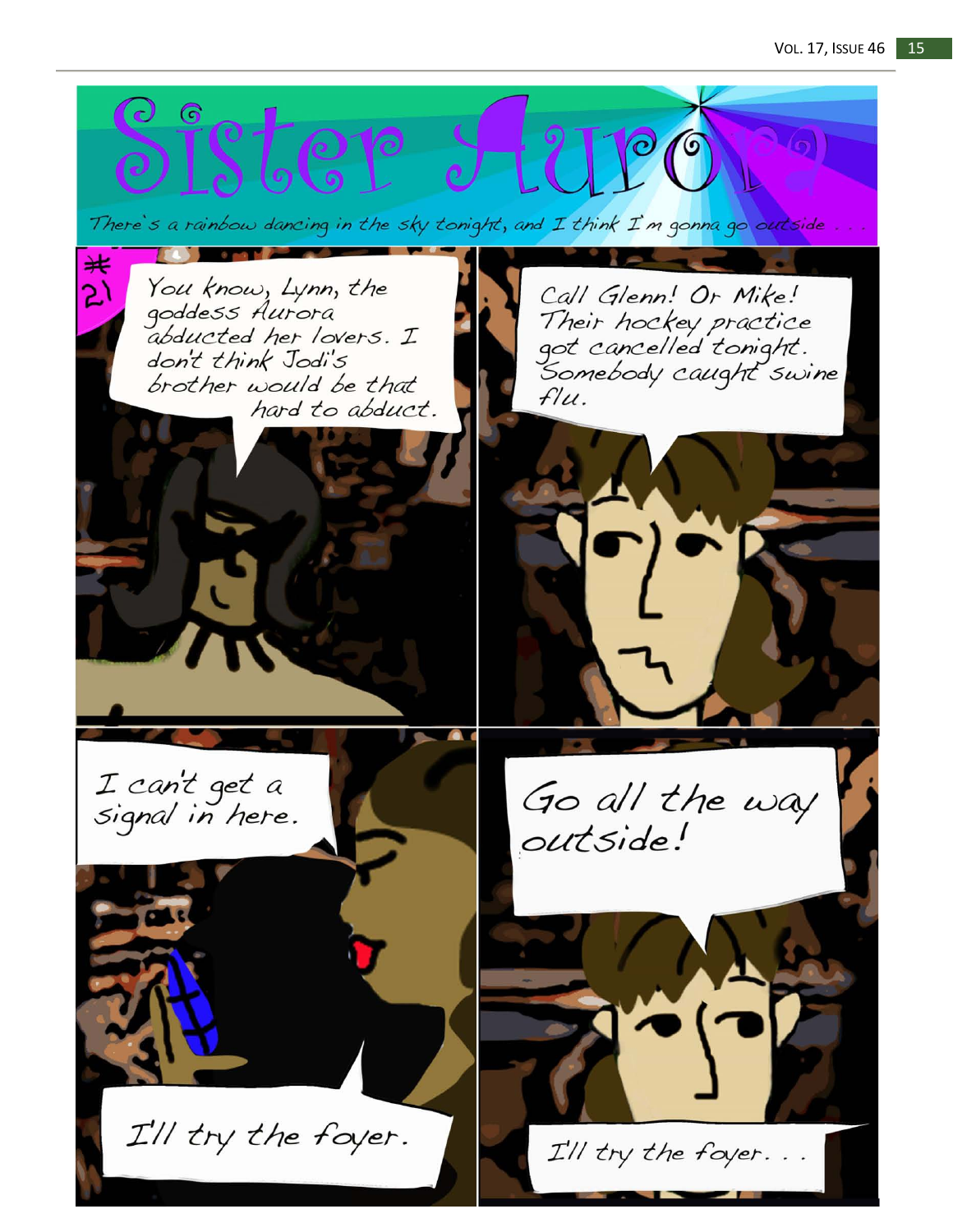

### **Balance Guidance with Independence**

*Dear Barb:*

*I am a single mother of a 12-year-old daughter. We have always been really close, until recently. Melissa has changed so much over the last few months. She is hanging around with a new crowd of girls that I don't approve of. She has always been rather modest in her dress but now she is dressing suggestively and attracting quite a bit of attention from boys.*

*I know she is growing up, but she's only 12. I don't feel comfortable allowing my 12-year-old to dress like a 16-yearold. Is it just me or are girls growing up a lot quicker these days?*

#### *Susan*

Hi, Susan. I believe you are right, girls and boys are growing up a lot quicker. In fact, according to an article in *The Wall Street Journal* the 12- to 14-year-olds of yesterday are the 10- to 12-yearolds of today. The differences are not only evident in the way 12 year-olds are dressing, but also in their attitudes and behaviour. They are taking on more of the risky behaviours associated with teenagers, including becoming sexually active at a much younger age.

This is likely due to their exposure to TV, movies, videos, and the Internet. Unfortunately there is not a lot we can do about this, as they are an ever-growing money-making industry.

As parents, I suppose the only thing we can do is try our best to educate our children and prepare them for what they may be encountering in the real world. For example, if a 12-year-old is going to dress as a 16 year-old, she needs to know what kind of attention she is going to attract. Sixteen to 18-year-old boys will be attracted to her and, as I'm sure you know, they have a much different mindset than 12- or 13-year-old boys.

You are in a difficult position. If you come on too strong and try to restrict her she will only rebel and move in the exact direction you don't want her to. I would suggest you try to find a happy medium. Give her a bit of freedom, but perhaps limit where she can go. You don't want her going to places where she will be confronted with older boys. I suspect she may be trying to express her independence even as she really does want guidelines and structure, though she may never admit it. Thanks again for the great question, Susan.

*Email your questions to voice@voicemagazine.org. Some submissions may be edited for length or to protect confidentiality; your real name and location will never be printed. This column is for entertainment only. The author is not a professional counsellor and this column is not intended to take the place of professional advice.*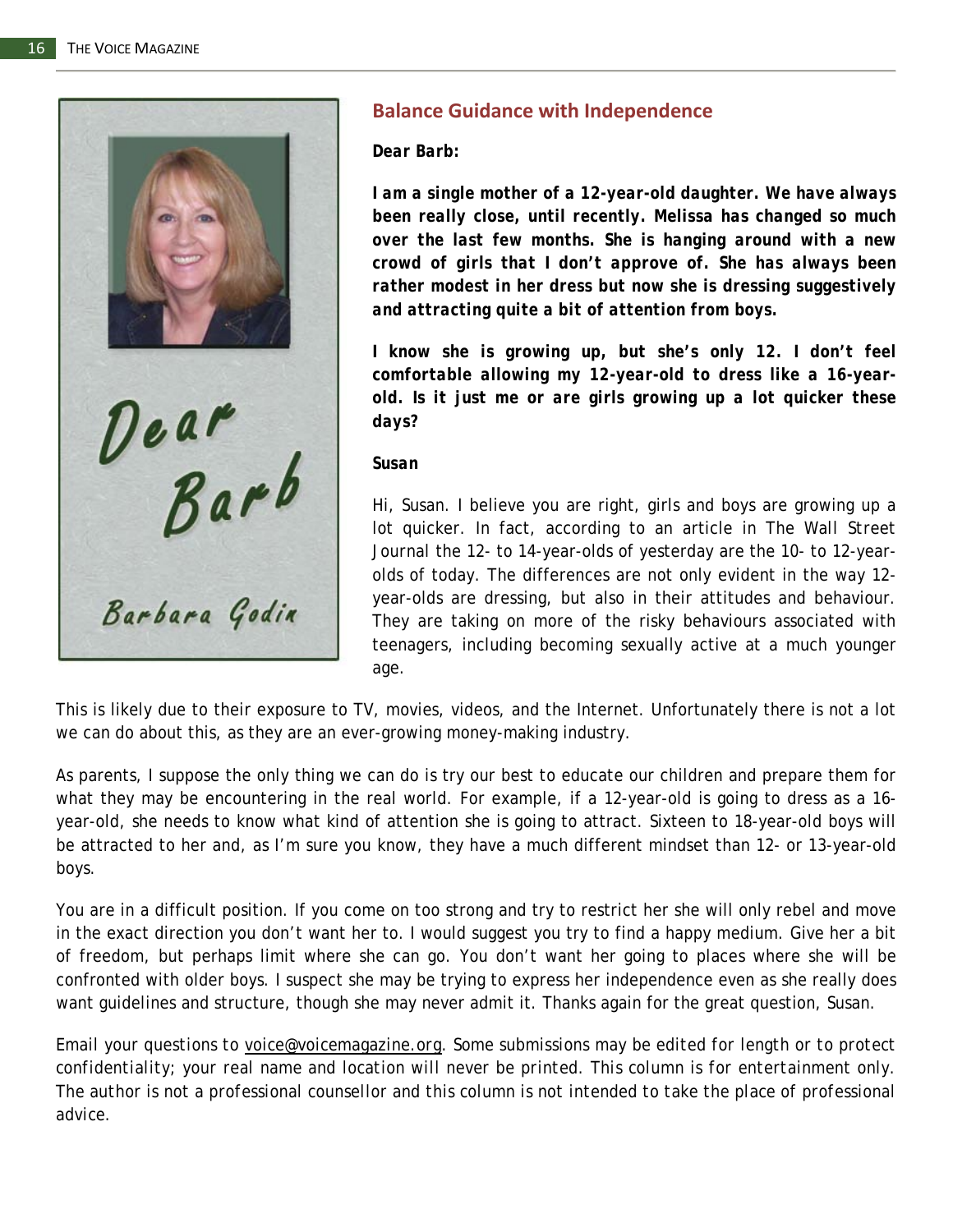

## **Books, Music, and Film to Wake Up Your Muse and Help You Change the World**

**Book:** *[New World Coming: The Sixties and the](http://www.btlbooks.com/bookinfo.php?index=192)  [Shaping of Global Consciousness](http://www.btlbooks.com/bookinfo.php?index=192)*

**Publisher:** Between the Lines

**Publication date:** 2009

Eds. Karen Dubinsky, Catherine Krull, Susan Lord, Sean Mills, and Scott Rutherford

**The Other '60s**

*"From Brazil to Vietnam, from the Dominican Republic to Algeria, from Mali to Indonesia, from Bolivia to Greece, US fleets, air force, and intelligence networks were undermining the achievements of the post-war period and arresting the tide of history. The 1960s were indeed America's decade."*

Leila Khaled, as quoted in *New World Coming*

Insofar as American social activism in the '60s failed to achieve world peace and justice, it failed for the same reasons that it failed to achieve justice at home.

A few of the problems, on both fronts: 1) ignorance of the truly pressing social issues both at home and abroad; 2) self-righteousness; 3) a false sense of heroism; 4) an acquiescence to an end-justifies-themeans mindset; 5) an attachment to a Western, patriarchal model of resistance and activism; and 6) the success with which states guarded their misdemeanours until it was too late to reverse them.

But it took an awful lot of hubris to assume that world peace was dependent on one nation, region, or people. And just as Western youth were demonstrating against Vietnam, racism, and male chauvinism, they were blissfully



Edited by Karen Dubinsky, Catherine Krull, Susan Lord, Sean Mills & Scott Rutherford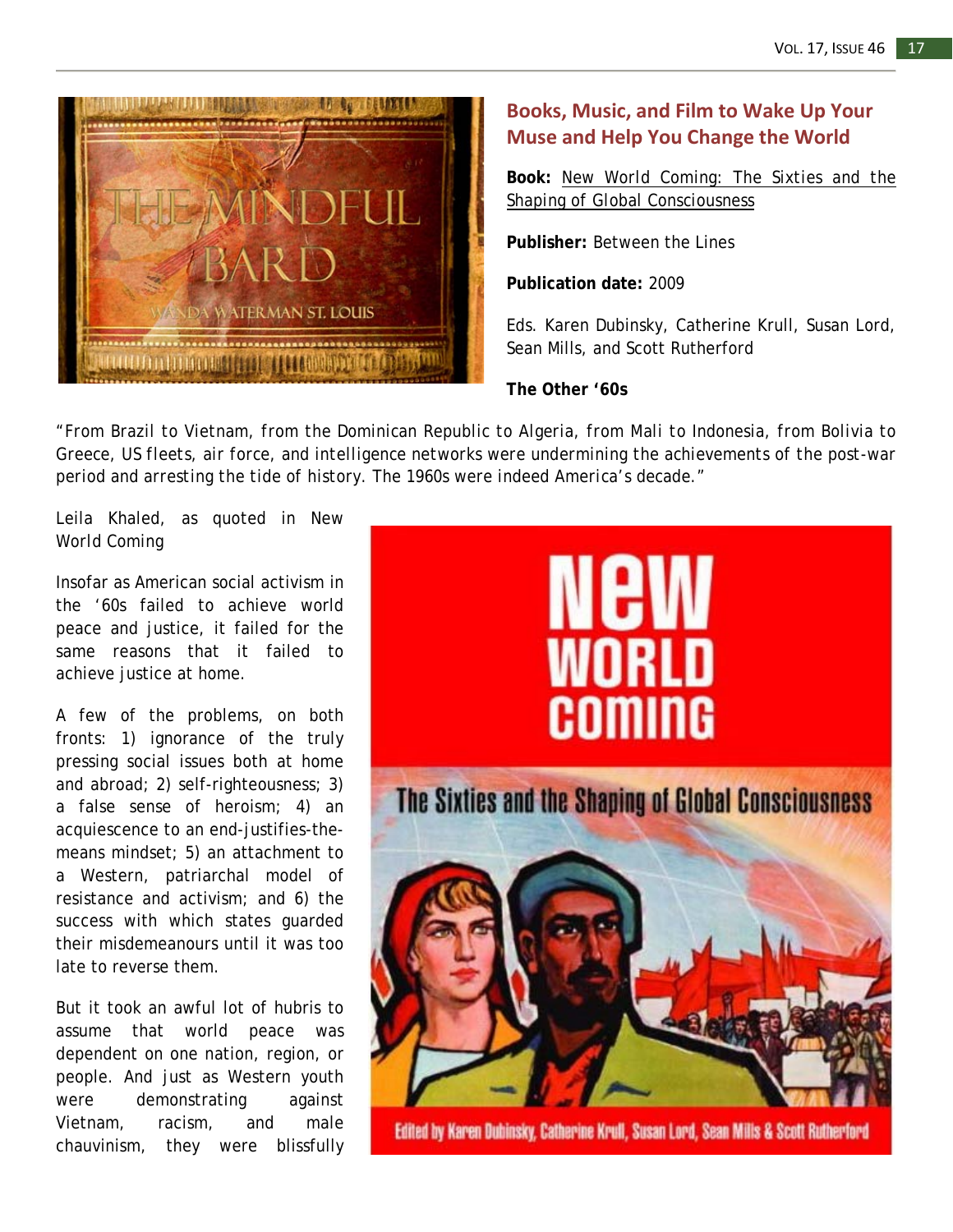unaware of how their government was undermining self-determination and liberation the world over, and of how they were to some extent seen as complicit.

This global '60s brings out some remarkable phenomena. Awakening to new ways of thinking about justice and activism, or simply thinking about these things for the first time, was neither restricted to the West nor was it necessarily inspired by the struggles and enlightenments of Western youth.

The global stage hosted a set of developments, many of which can be grouped under anti-colonial liberation struggles or movements of transnational, non-proletarian self-determination. These often included or were part of movements to halt environmental destruction or to create social justice for marginalized groups. The historical trajectories demanded changes in the way those involved thought about their place in a world that dictated a tiered (first, second, third world) paradigm based on how "developed" a nation was perceived to be by industrialized military states.

After reviews of a series of books about the '60s in America, *New World Coming* is a humbling read; the cultural revolution in the United States pales by comparison with simultaneous world events and ideological shifts.

This book is based on a series of lectures given at an international conference at Queen's University in 2007. The conference had the same name, and its purpose was to shift the focus away from the major—and very centralized—events that have almost exclusively dominated '60s studies from the beginning.



One consensus is clearly that the cultural and historical crescendo and decrescendo of the '60s (which, let's be clear, can't be limited to the events of one decade) was a

dramatic transition period, but the question being debated is often this: *What were the '60s a transition from, and to what did they transition?*

This book represents a major leap forward and is an indispensable foundation for a social activist's education. Extremely useful to mindful bards and culture makers is the section "Cultural Citizenship," a series of essays on the relationship between art and social activism, showing many examples of mutually inspiring and highly constructive symbioses of creativity and social action.

*New World Coming* manifests six of The Mindful Bard's [criteria](http://themindfulbard.wordpress.com/) for books well worth reading: 1) it confronts existing injustices; 2) it renews my enthusiasm for positive social action; 3) it gives me tools enabling me to respond with compassion and efficacy to the suffering around me; 4) it displays an engagement with and compassionate response to suffering; 5) it stimulates my mind; 6) it poses and admirably responds to questions which have a direct bearing on my view of existence.

*The Bard could use some help scouting out new material. If you discover any books, compact disks, or movies which came out in the last twelve months and which you think fit the Bard's criteria, please drop a line to [bard@voicemagazine.org](mailto:bard@voicemagazine.org). If I agree with your recommendation, I'll thank you online.*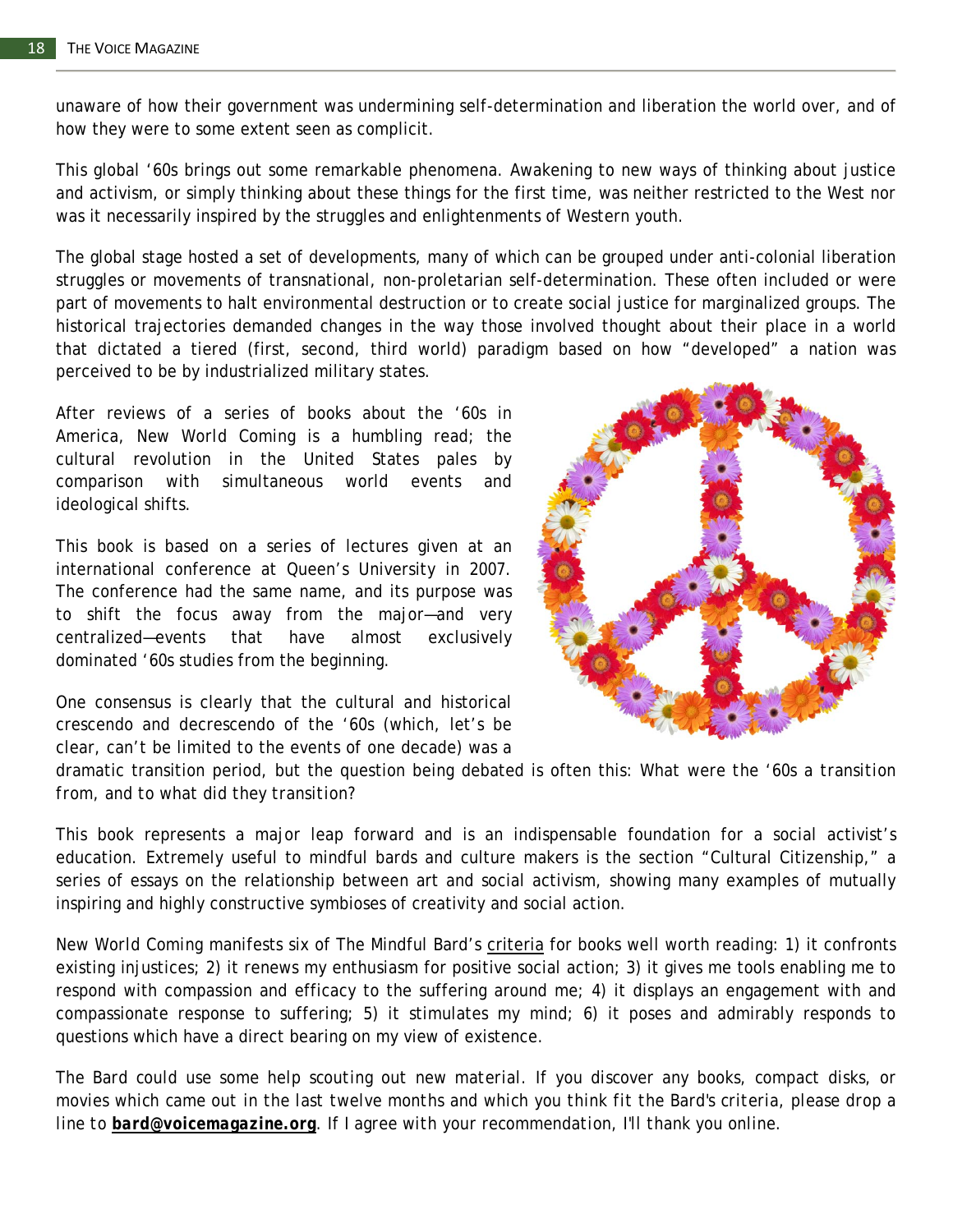

From Where

## Hazel Anaka

#### **I Wish**

December is traditionally a time for making wishes. So even though I haven't believed in Santa for a few years now I'm going out on a limb here and sharing my hopes with you. If there is any justice in this world some wish-granting entity will hear my plea. Read on to see if you share my desires . . .

I wish Tiger Woods would have manned up about what really happened when he smashed his dream machine into a tree and spared the world (me) the ensuing days (and days) of speculation, gossip, flights of fancy, accusations, innuendo, and the dire predictions about his "soiled" reputation that resulted.

I wish Rider Nation, the 2009 Grey Cup underdogs, would have won the damn thing, even though I don't understand (or care to understand) football. I care so little I can't be bothered researching the watermelon hat thing, but they are our neighbours so condolences or whatever you say when a "nation's" dreams are crushed.

I wish the Tareq and Michaele Salahi "news" would drop off the radar. Sure, check the reason for the security breach but please, oh please don't let this go on as long as balloon boy's family farce. Or are they simply this week's faux celebrities? Glad to hear there were no takers, so far, for an exclusive interview for megabucks. Even Larry King backed away from this. Seems they have now received an invitation—to testify. The media circus continues.

I wish the guys who conceived those ignorant cat food commercials with Hubert and others would turn in their PR firm ID and find real work. The taco one with the dog licking his privates seems to have disappeared so maybe there's hope. Give me the two A&W guys any day. They've got it right.

I wish that if Edmonton wins the bid for the 2017 World's Fair we won't have to endure eight years of bitching and moaning by naysayers and small

thinkers who can't see beyond potholes and LRT expansion. It's time Edmonton played in the big leagues and adopted a more cosmopolitan attitude and belief system. Build it and they will come. And remember and spend and return and talk about it. There is no shortage of critics who will count the cost in dollars and loss of focus on "real issues;" just don't count me among them. And yes, my tax dollars are at stake here too.

I wish Michael Ignatieff would take "a long walk in the snow" like Trudeau did in 1984 before concluding it was time to leave politics. I would miss Ignatieff's flip-flops, missteps, reversals, and arrogant face beneath the trademark bushy eyebrows, though they've seemed tamed and less wild in recent photos.

That, dear friends, is my current wish list. It includes self-important ridiculous people caught up in their own celebrity; small teams and towns vying for what the big boys have; tasteless advertising; and a miscast politician. We need a miracle, from where I sit.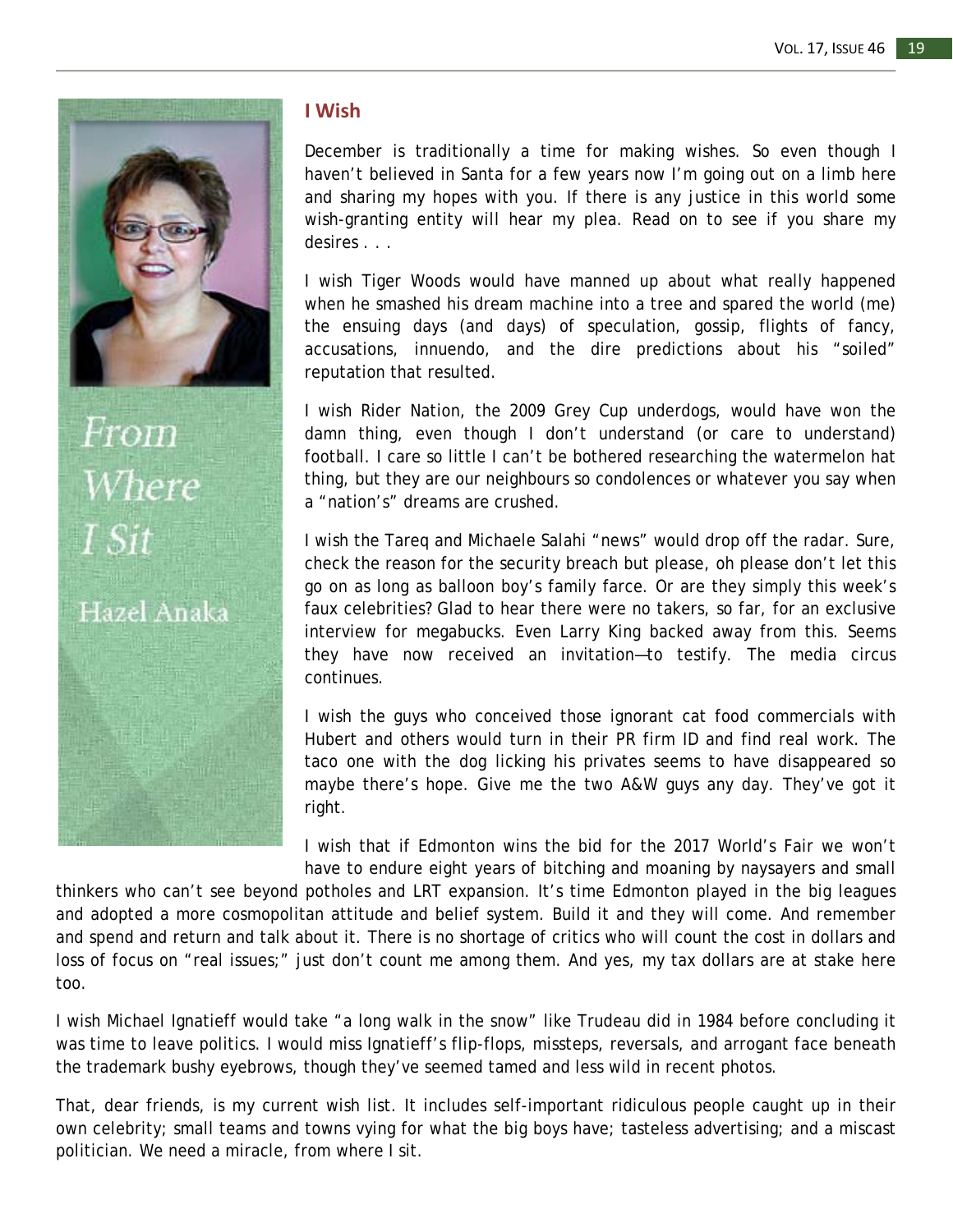#### **AUSU UPDATE**



#### **New 2010 AUSU Handbook/Planners**

The new AUSU Handbook/Planners are in the final stages of creation, and should be available within the next couple of months. We had great response on it being full colour, so we'll be doing that once more. Also, numerous suggestions for improvements have been heard and we're fitting in what we can while still keeping the book at a convenient, compact size.

Watch the AUSU front page for the pre-order form, which should be up in early December!

#### **SmartDraw Program Renewal**

Some of you who took advantage of our program to provide SmartDraw software to members have been getting notifications that your software license will soon be expiring. Fortunately, AUSU will be continuing this program, so if you haven't already, go to the AUSU home page to download the newest version.

SmartDraw allows you to create a wide range of graphics for your assignments and submit them electronically in a Word file. You can also place your graphics in Excel or PowerPoint files, or export them as TIF, GIF, or JPEG files to make a web graphic or even a logo. Just a few of the graphics you can make include Venn diagrams, genetics charts, graphs, organizational and flow charts, and Gantt charts.

For any course that requires charts that cannot be easily created in Word or Excel, this should be a real time saver and make it easier to submit all portions of an assignment by email.

Remember, though, that you should always check with your tutor to find out if there is a specific format he or she prefers. Your tutor does not have to have SmartDraw to view these graphics, however. Installations under this program are good for one year. The package includes both the Standard and Health Care editions of SmartDraw.

#### **Think AUSU for Christmas**

If you haven't already, take a look at our [merchandise catalogue](http://www.ausu.org/downloads/AUSU_Store_Catalogue.pdf) on the front page. Show your AUSU colors on your tree with one of our glass ornaments, and the hoodies and baby jumpers are great gifts for those important people who are supporting your pursuit of your degree.

We also have a selection of other items, such as *Voice* mugs and USB hubs, when you want to show where you get your student-focused news from.

#### **Lock Loan Program Cancellation**

Not everything is good news. And unfortunately, due to continued loss of loaner locks that was well beyond our expectations, AUSU has determined that it simply cannot continue to loan locks out to students at the Edmonton and Calgary Exam Centres. However, the locks are still available for purchase, and their popularity attests to their use and convenience. Used locks are being sold for \$2, new ones for \$4. Contact [ausu@ausu.org](mailto:ausu@ausu.org) for details.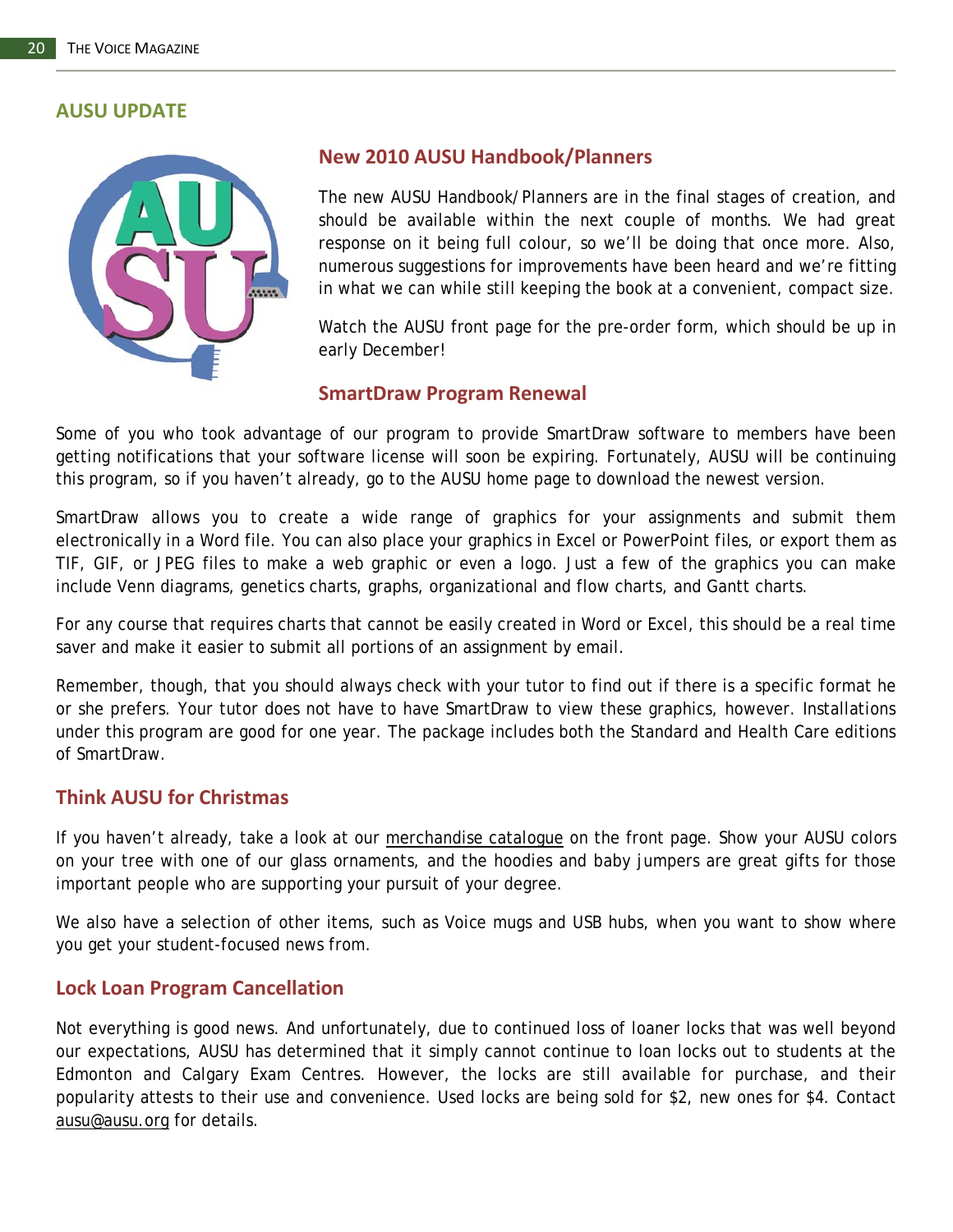The locks themselves are small and allow you to set your own three-digit combination, good not only for lockers at exam centres but also for the gym or anywhere that lets you use your own lock to guard your stuff.

#### **AUSU Council Down to Eight**

AUSU will be starting the New Year with only eight council members. Heather Fraser was removed from Council as a result of repeated absence from Council meetings. It is always a hard decision for Council when we have to remove someone the members have elected, but without full participation it gets more difficult for Council to move forward. Council does hope, however, that this gives her more time for her many other endeavours, and wishes her the best.

#### **Election Policy Changes**

AUSU has made some adjustments to the timeline of the elections. Last year we had a number of complaints that the election period was just too long. People lost interest between when it started and when the voting period rolled around. The new policy shortens the timelines for nomination



and campaigning considerably, although we have left intact the four-day voting period to be sure that all members have an opportunity to make their voices heard. Full details on the changes will be released on the AUSU website shortly, and Council has set the date of this upcoming election to March 7, 2010. Voting will be until March 11, 2010, with more details as to how you can participate to be available shortly on the AUSU website.

#### **AUSU Scheduling Meeting with Tutors' Union**

By far the most common complaint we hear from members is that some tutors take far too long to respond and that there is too little communication between certain tutors and students. With more studies emerging that show the likelihood of students completing a distance-based course can be directly related to the amount of contact they have with their instructor, AUSU views these complaints as particularly grievous. To attempt to address this, AUSU is seeking a meeting with the tutors' union to try to discuss some ways that the Students' Union and Tutors' Union can work together to ensure that both tutors and students get the support they need to make sure students get the contact they need to get them through their courses.

#### **AUSU Thanks Minister Horner—With Odd Results**

AUSU took the opportunity earlier last month to write a letter to Alberta Advanced Education Minister Doug Horner to thank him for holding firm to the regulated limits on undergraduate tuition, even though the government is under increasing budgetary pressure. Unfortunately, shortly after the letter was sent, Minister Horner announced that they were considering changing the regulation to allow significant increases to tuition beyond the regulated amounts.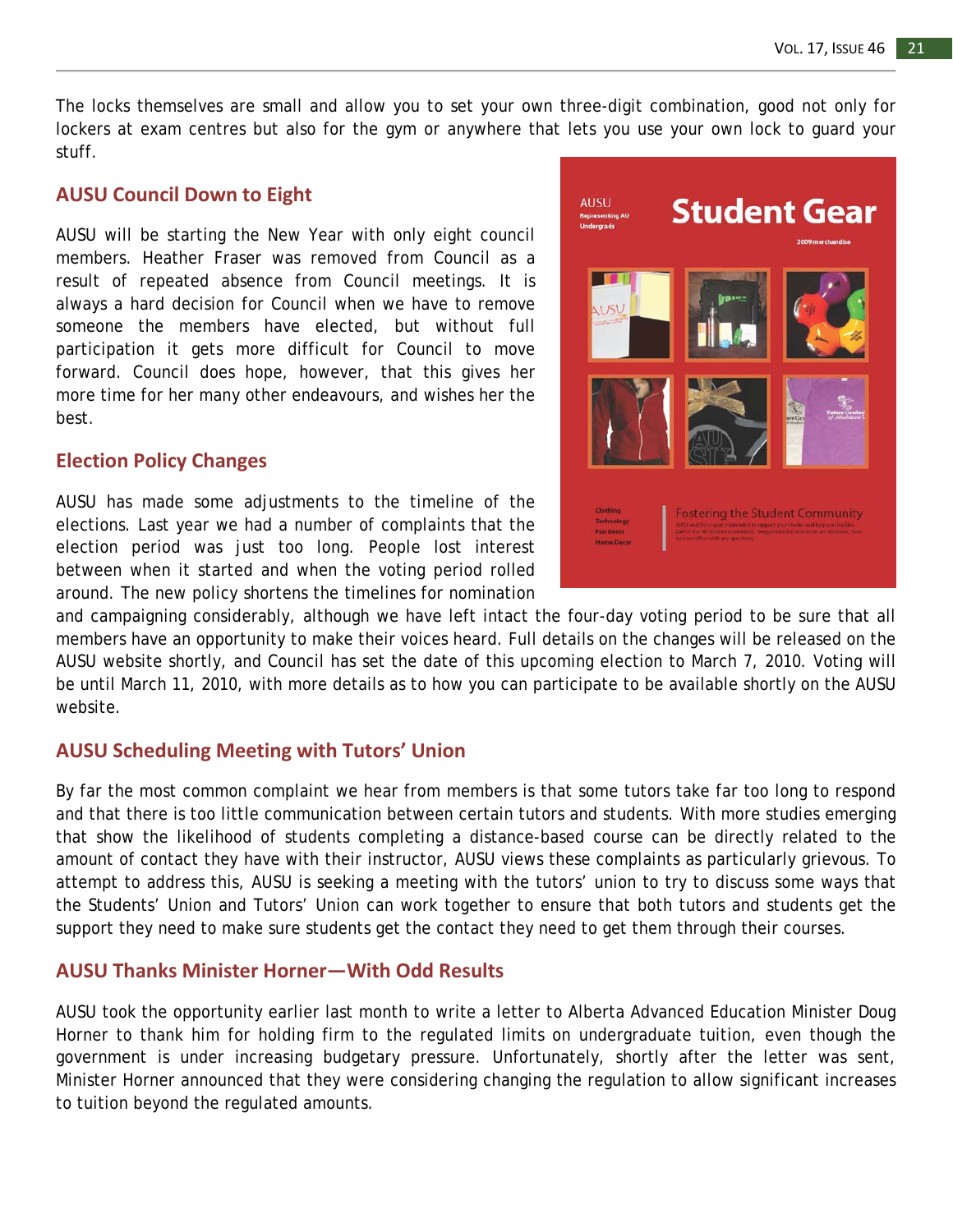#### **INTERNATIONAL NEWS DESK**



### **At Home: Taxes may put the brakes on Dutch bikes at Olympics**

The Dutch government hopes to promote a healthier lifestyle by bringing hundreds of bikes to the 2010 Winter Olympic Games. But high import taxes might just derail the plan, as the [CBC](http://www.ctvolympics.ca/about-vancouver/news/newsid=21207.html#canada+dutch+olympic+bikes?cid=rsstgnm) reports.

Amsterdam, the Dutch capital, is "widely recognized as the most bicycle-friendly city in the world," a lifestyle that contributes to healthier citizens, a cleaner environment, and fewer "traffic and sustainability issues."

During the 2010 Winter Olympics, the Dutch government plans to make some 450 bikes available at Holland Heineken House, the Dutch hospitality centre at the Olympics. Athletes' families and the public could use the bikes to travel to the nearby speed-skating oval, and staff could use them to cycle between work and hotels.

The bikes would be put to good use after the Olympics as well, when they would be donated to a local charity.

But high Canadian import duties could put the brakes on the goodwill gesture. Dutch officials have "balked" at the high fees, and have been told that the only way to avoid the cost is to send the bikes back to the Netherlands after the Olympics. Both sides are continuing talks on the issue.

It's expected that Dutch fans numbering in the tens of thousands could travel to the Games to support their star long-track speed skaters.

#### **In Foreign News: Harvard Law School tuition program suspended**

Three years at a top US law school can cost students over \$120,000 and leave them with a six-figure debt at graduation. So it's no wonder that a program offering third-year Harvard Law students free tuition was popular, with nearly twice as many applicants as expected. As the *[New York Times](http://www.nytimes.com/2009/12/03/education/03harvard.html?ref=us)* reports, that popularity is part of the reason the program had to be cancelled.

The program, announced less than two years ago, waived tuition for "third-year students who pledge to spend five years working for nonprofit organizations or for the government." A Harvard Law School spokesperson explained to reporters that it was one way of encouraging students "to explore public interest careers."

Yet with the recession driving Harvard's endowment down 27 per cent between 2008 and 2009, even the prestigious university was forced to cut costs. At the same time, the recession made the tuition program even more popular. Before the program began, only about "10 percent of Harvard's 550 annual law graduates went into nonprofit or government work." With some 55 students expected to sign up, costs were estimated at \$3 million per year.

However, the first enrolment numbers reached 73, and "when it came time to sign up last year, 110 firstyear students said they were interested."